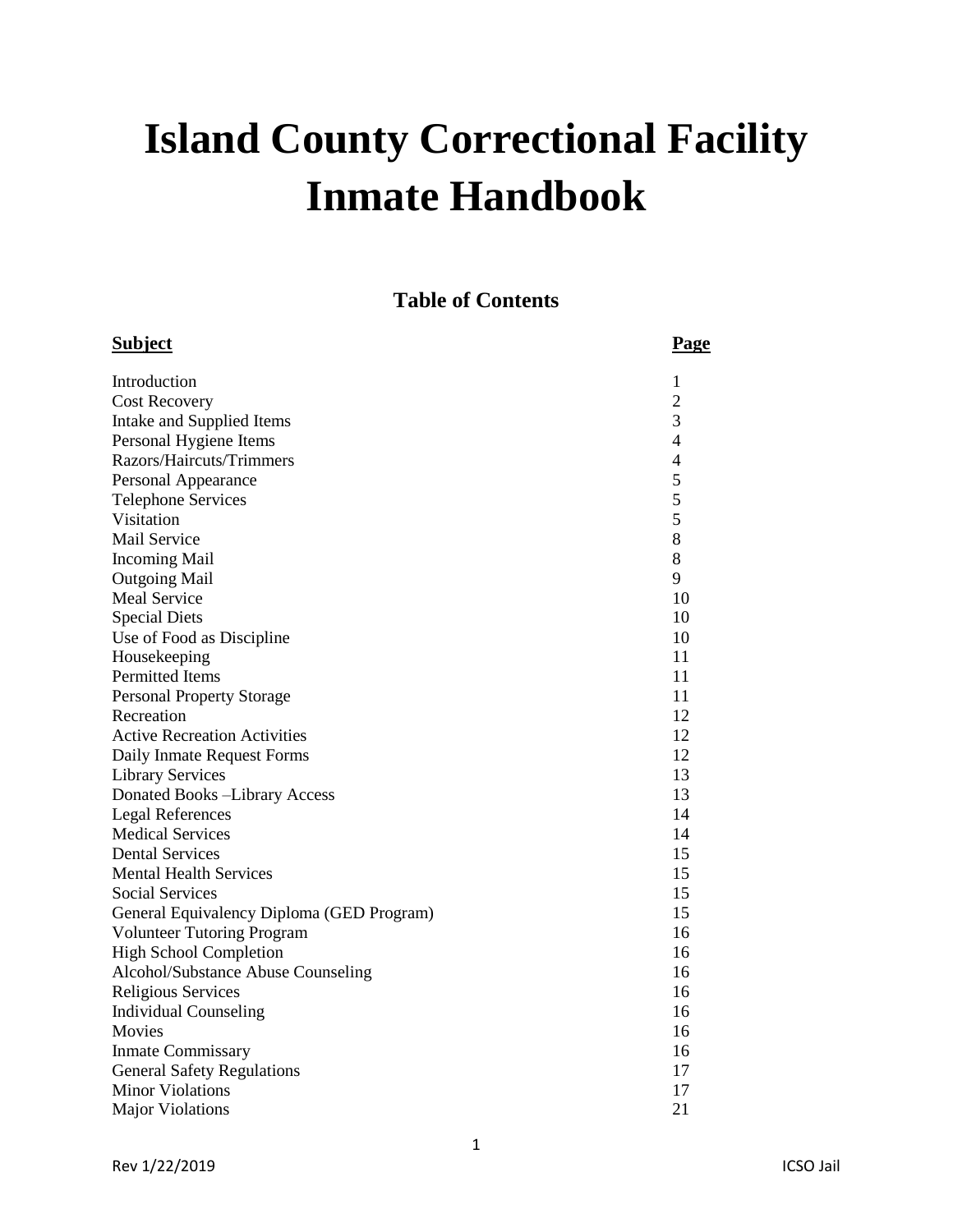| Disciplinary Hearing Board              | 23 |
|-----------------------------------------|----|
| Lockdown Status for Discipline          | 25 |
| Max Custody                             | 26 |
| <b>Inmate Grievances</b>                | 27 |
| Right to File                           | 27 |
| Review                                  | 27 |
| Investigations                          | 27 |
| Response                                | 27 |
| Appeal                                  | 28 |
| <b>Administrative Segregation</b>       | 28 |
| Good Time Credit                        | 28 |
| Good Time Exceptions                    | 29 |
| Good Time Credit Violations             | 29 |
| Classification                          | 30 |
| Credit Time Served                      | 30 |
| Prison Rape Elimination Act (PREA)      | 30 |
| <b>Reproduction and Notary Services</b> | 30 |

# **Introduction**

Welcome to the Island County Corrections Facility. The staff will endeavor to accommodate your welfare to the best of their ability.

For many, if not most, a stay in a correctional facility can cause anxiety, loneliness, stress, and depression. You may experience sleep disruption, lack of hunger, and altered bladder or bowel functions as your body adjusts to its new diet, caloric intake, consumption of liquids and reduced physical activity.

While here you may experience weight gain or loss, this is normal. You will be provided with three (3) nutritional meals approved by a registered dietician and nutritionist. The meals meet or exceed the nutritional standards as required by the USDA, NCCHA, ACA and Island County of a weighted average above 2600 calories for adult inmates. The local water has a unique taste but is perfectly acceptable for consumption and you are encouraged to drink the water to remainhydrated.

We encourage you to remain in contact with family and friends and to take advantage of the visitation opportunities. We have a contracted phone service for your use. If you are unable to establish a telephone account, writing material is available.

To ensure that the rules of the facility are not violated, read your Inmate Handbook in its entirety. Please ask a Corrections Deputy for clarification if something is not clear to you or if you have questions. Make use of your Inmate Daily Request Form (kite) to fill your requests.

Island County Correction Facility is a cost recovery facility. What it costs to house you in this facility will be collected from your inmate account. If you leave with a negative balance, we will collect the balance if you return.

The most common reason for an inmate to receive disciplinary action or sanctions istheir not reading the Inmate Handbook issued to them at booking. Each inmate is held to the same standard. Ignorance of a facility rule, regulation, policy or procedure is notsufficient to excuse inappropriate behavior.

If any provision of this Inmate Handbook or its application to any inmate or circumstance is held invalid, the remainder of the Inmate Handbook, or the application of the provisions to other inmates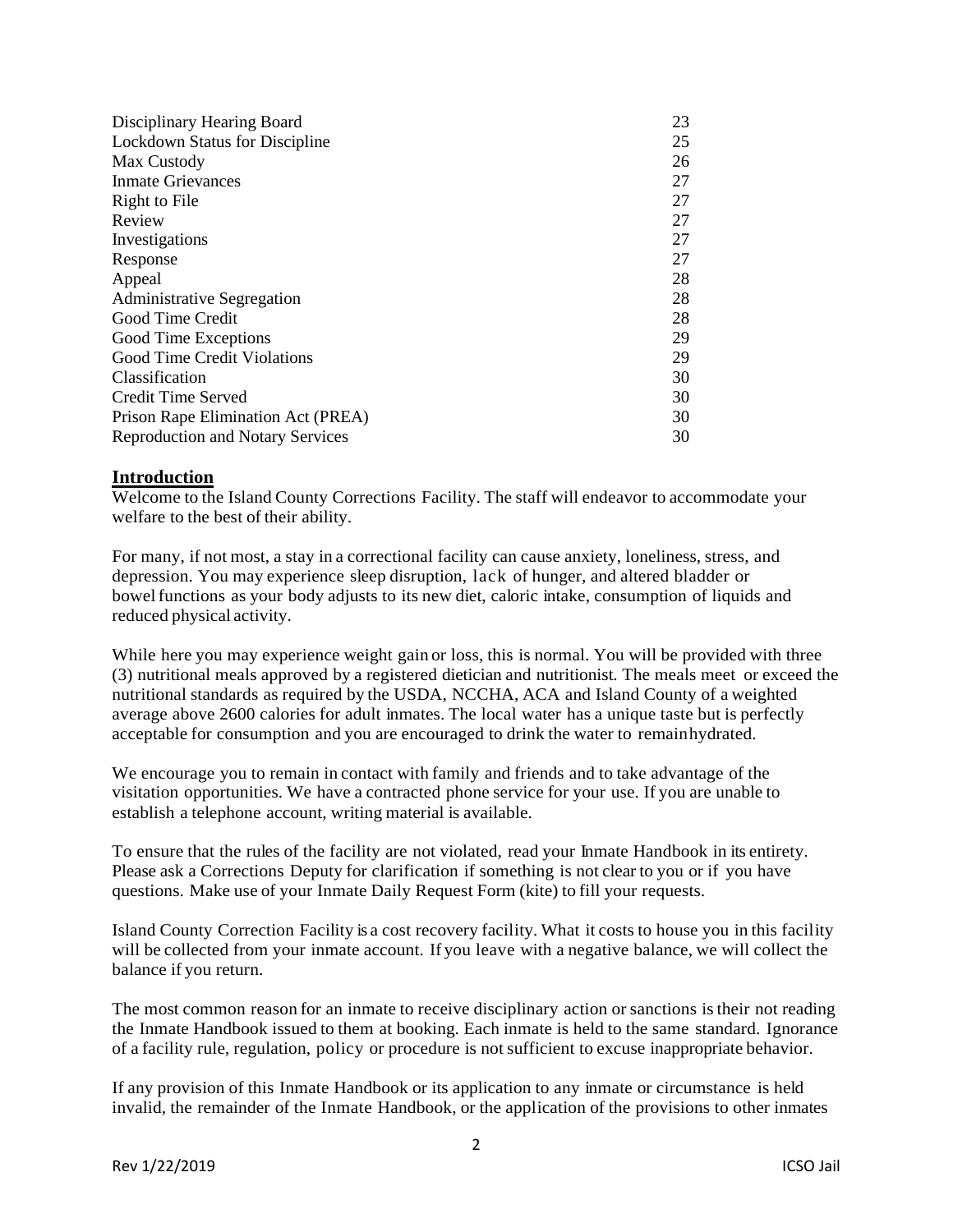or circumstances is not affected. The rules and regulations contained herein are designed to establish Standards of Conduct and Behavior for inmates in this facility. Each member of this facility's staff has the responsibility to assist inmates in achieving acceptable behavior and self-control. It is imperative that inmates comply with the rules and regulations of this facility.

Jose Briones Chief Deputy Jail Administrator Island County Corrections Facility

# **Cost Recovery**

Costs incurred by the facility as a result of an inmate's incarceration shall, whenever possible, be recovered. Items of potential cost recovery shall include, but not be limited to:

- 1. Costs incurred as a result of misuse, abuse, negligent and/or willful destruction of any facility property, this includes clothing and bedding. *Additional Criminal Charges may be pending dependent on circumstance.*
- 2. Costs incurred in providing personal hygiene items and letter writing supplies.
- 3. Costs of medical and/or dental treatment including prescriptions or medications, (including over the counter type medication) and co-payment fee for sick call and Medical Director visit.
- 4. Prescription medication prescribed by the facility's Medical Director and nonprescription medications, creams, shampoo, salve etc. recommended by the nurse may be refused at the time of your visit however, once ordered, the facility will recover their cost from your inmate account.

If an inmate has funds, the cost of services provided will be charged against the inmate's account at the time said service is provided. Inmates without funds will still receive all indigent services. The fees for those services will be charged against their inmate account and are accrued, subject to repayment, as funds are available. Money owed for services or supplies provided would be cost recovered automatically by the Banker System when an inmate receives funds and they are entered in his/her account during this stay or subsequent visits.

# **Intake and Supplied Items**

Each inmate, upon arrival, will be issued the following items:

- $\triangleright$  one pair of pants, one shirt
- $\triangleright$  one pair of sandals, one towel
- $\triangleright$  one pair socks, one sweat shirt
- $\triangleright$  one pair of underwear/briefs (men)
- $\triangleright$  Three blankets
- $\triangleright$  one night shirt (females)
- $\triangleright$  one pair of panties (females)
- $\triangleright$  one bra (females)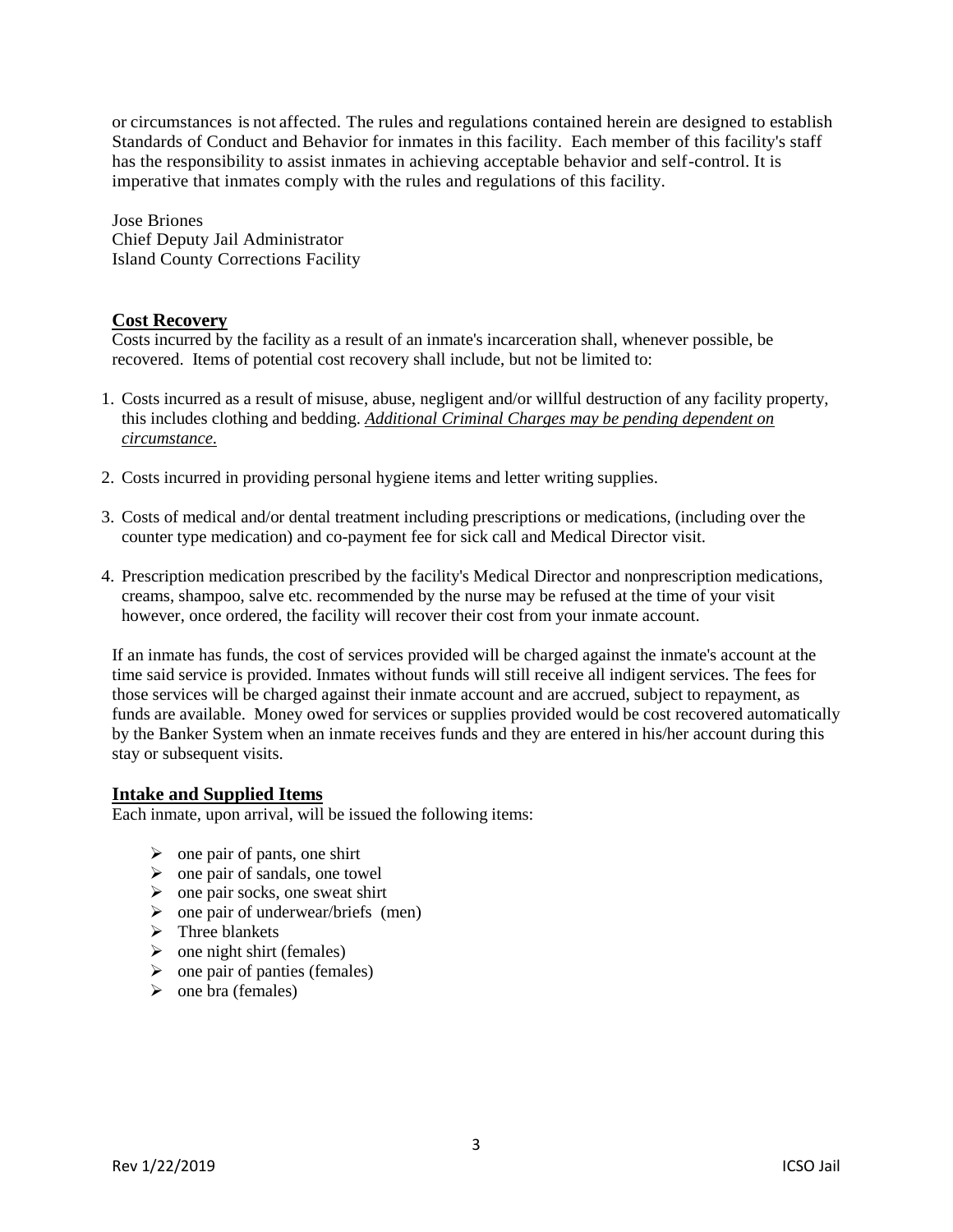Additionally, each inmate shall be issued:

- $\triangleright$  one Spork
- $\triangleright$  one drinking cup
- $\triangleright$  one mattress
- $\triangleright$  one Inmate Handbook
- $\triangleright$  one writing implement (flex pen)
- $\triangleright$  one hygiene kit (soap, toothbrush, tooth paste and a comb)

Upon release, or transfer, each inmate will turn in his/her bedding. Twice weekly new clothing and one blanket will be issued to those remaining in the Jail. Any damage will be noted by facility staff. An inmate who abuses, misuses, breaks or otherwise damages these items will have his/her account charges for replacement of the Items. Damage of the above listed items may also result in conditions of confinement restricting the items.

Each inmate will be required to shower at least once every two days unless a medical condition prevents it. This includes inmates in Administrative Segregation or disciplinary lockdown.

# **Personal Hygiene Items**

Indigent inmates who need personal hygiene items shall request them from the morning medication cart. All inmates must request toilet paper on an inmate request form. An infraction may be written or restrictions may be put in place if an inmate is found with excessive amounts of indigent hygiene items or is misusing them.

Inmates with money shall purchase necessary hygiene items on regularly scheduled commissary days. Hygiene items are, at all times, first priority in expenditure of personal funds.

# **Razors/Haircuts/Trimmers**

Disposable razors shall be issued on Mondays and Thursdays during wake up (5:30AM), to each inmate who requests one (including inmates on disciplinary or Administrative Segregation status). Razors shall be collected, from each inmate who was issued one, between approximately 7:00 AM and 7:30 AM. At razor call, inmates may also request nail clippers (one set per block). All inmates will keep finger nails trimmed to no longer than 1/4 inche past end of the finger.

Haircuts will be provided as required depending on barber availability. Haircuts must be requested on the inmate request form by the preceding Wednesday night. Any inmate who fails to request a haircut by then will not receive one until the following haircut day. If there are more haircuts requested than can be accomplished on any given day, those not receiving a haircut will be carried forward to the following barber visit. Letters, Logos, Numbers and designs are not permitted as part of the barbering service.

The cost is based on the fee charged by the barber and so it fluctuates. Inmates are required to pay for their haircuts. Those with funds will have the cost recovered from their inmate accounts at the time the haircut is received. Those without funds shall be provided a haircut every four weeks. The cost will be recovered from their account when funds become available.

Beard and mustache trimming shall be permitted on Sundays between the hours of 8:00 AM and 4:00 PM.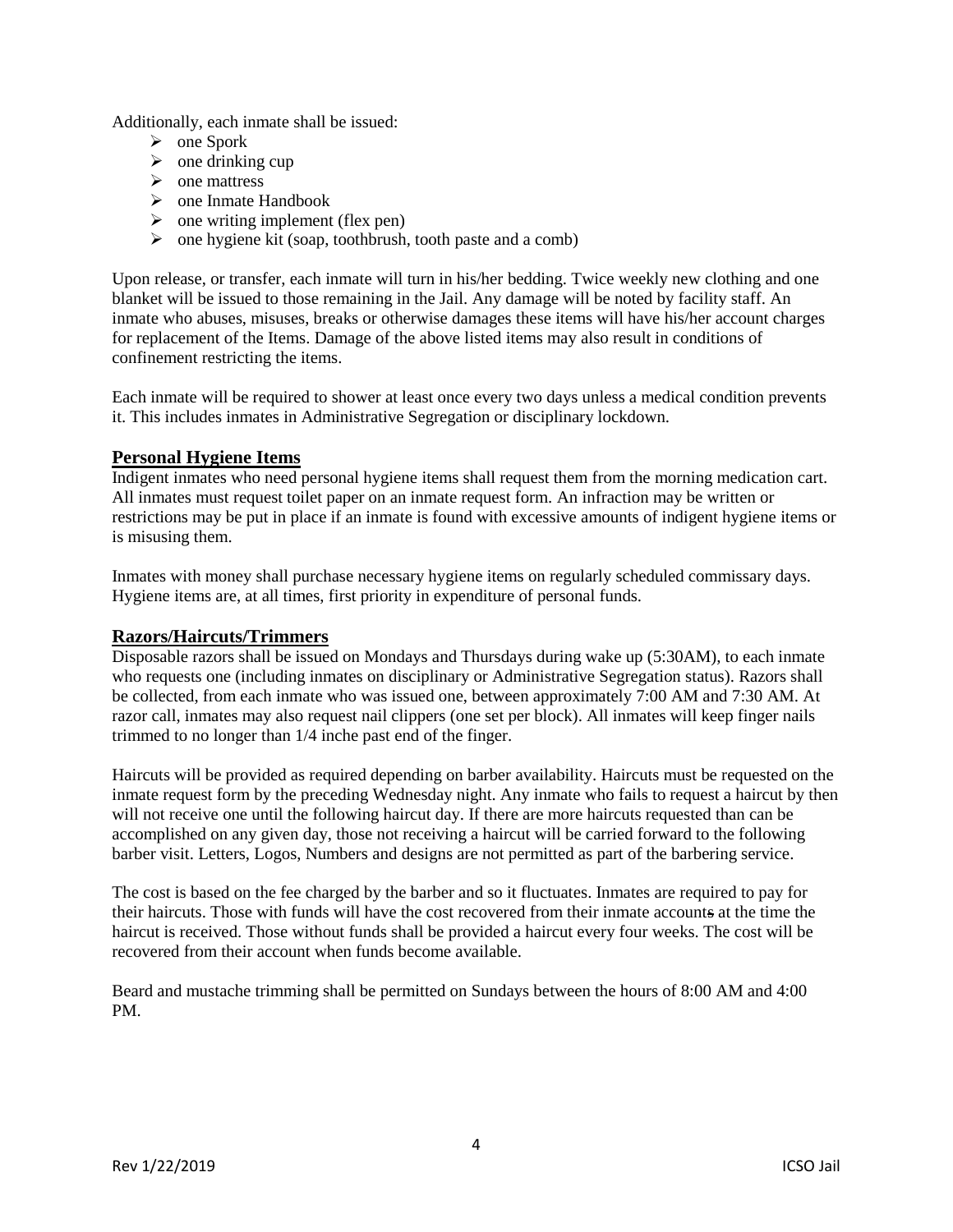# **Personal Appearance**

Inmates will remain fully clothed between 5:30 AM and 9:00 PM, except when authorized to be in their individual bunks by medical staff or showering.

Inmates shall not alter or otherwise change the appearance or function of any issued item. Rolling up pant legs, shirtsleeves, etc. is prohibited, without prior approval, and then only as a safety precaution. Pant legs will not be tucked into the socks.

# **Telephone Services**

All calls are made collect. Telephone calls are automatically recorded and may be monitored. Calls made to the attorney representing you or members of your legal team will not be monitored without a court order. It is the responsibility of the inmate to ensure that attorney information is on file with the Jail when counsel outside of the County is retained or used so that the phone number can be placed into the calling system.

Business telephones will not be used by inmates except in cases of verified emergency, and then only when authorized by a staff member.

Other than for extraordinary reasons, inmates are not allowed to receive non-emergency telephone calls or messages unless authorized by a supervisor. Inmates will be advised of emergency messages at the earliest opportunity after receipt of the message but not more than one hour after its receipt.

Calls to attorneys or probation/parole officers may be restricted only upon receipt of a written request from the attorney or officer. The request must state to what degree and under what circumstances calls are to be restricted. The request shall be filed in the inmate's file.

In the event that a public official (i.e. probation officer, public defender, etc.) refuses to accept your "collect" call, you will need to contact that person/agency by letter.

Personal telephone calls may be restricted as a disciplinary action for violation of telephone rules or for security concerns. Use of the telephone may be suspended during emergencies.

If other inmates within the cell block are waiting to use the telephone, you are required to limit your calls to ten (10) minutes duration. You will make one call at a time, allowing all others a chance to make one call each, before making a second call.

Inmates are not permitted to conduct three way calls or to share the phone when placing a call. Inmates observed passing the phone or making calls for others may be sanctioned with loss of phone privileges.

Inmates are not permitted to utilize another inmate's phone PIN or share their own. Inmates observed sharing a phone PIN may be sanctioned with loss of phone privileges.

### **Visitation**

Inmates having been remanded to the custody of the Island County Jail, on bail or other preconditions of release, may receive visitors on their first visiting day after their 24-hour indoctrination/orientation period. Regular visiting will not be permitted prior to completion of the 24 hour period. All visitor telephones are automatically recorded and may be monitored.

Inmates sentenced for three days or less will not be allowed visitation (excluding clergy and attorney visits).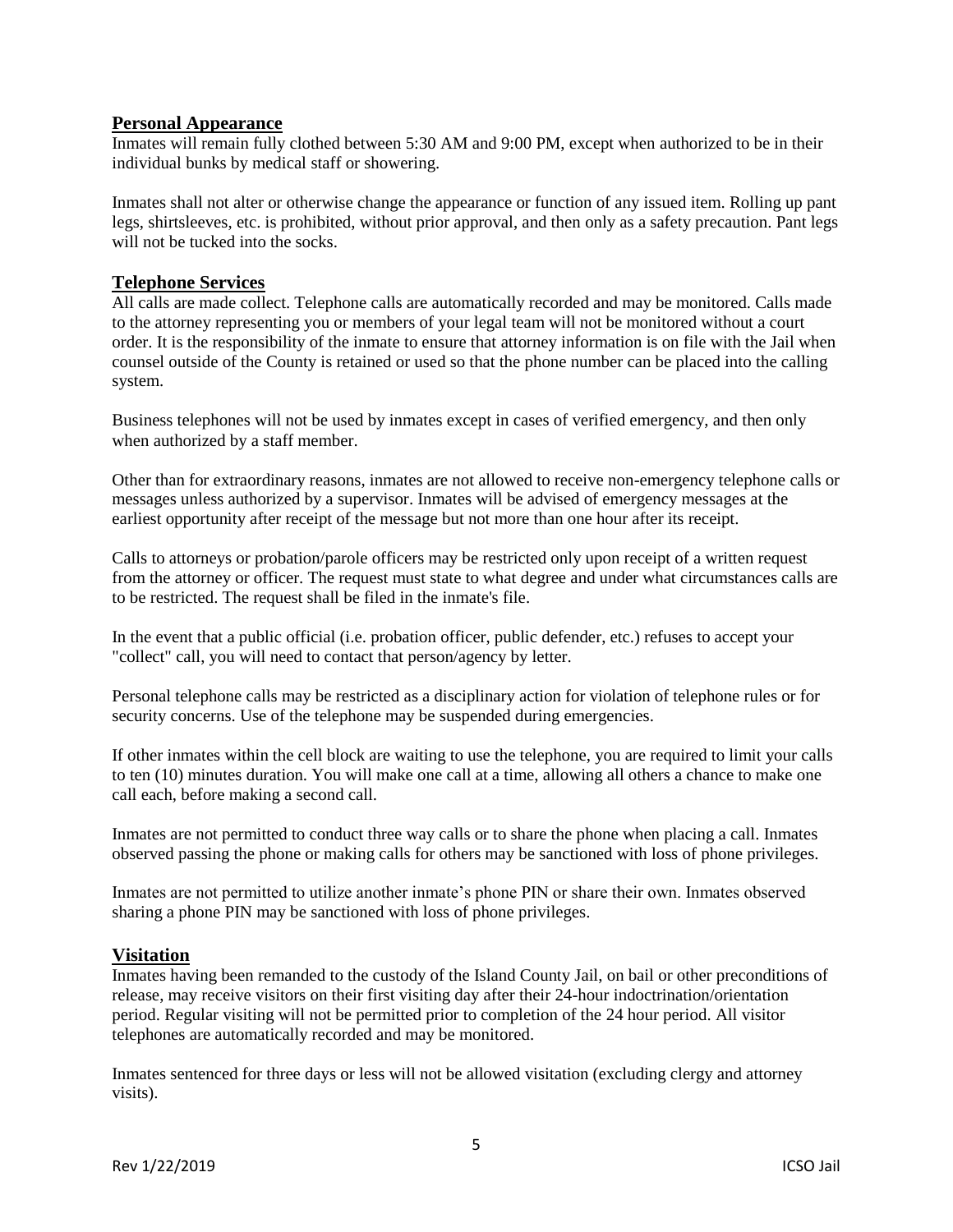Inmates engaged in recreation or special programs i.e. knitting, parenting, GED classes, etc, shall not be removed from those activities. Visitors will be advised of the time that the activity is scheduled to end and asked to return at that time for visitation.

# **GENERAL VISITING**

Visiting is between the hours of 1:30 PM and 4:00 PM Sunday, Wednesday and Friday for inmates with a last name starting with A-L. Tuesday, Thursday, Saturday for inmates with a last name starting with M-Z. There will be no visiting on County Holidays or during periods of power outage. Each inmate is permitted two visits per visit day, of two persons each. The same visitor(s) shall not utilize both visiting sessions.

General visiting shall be of duration not to exceed twenty minutes for visitors residing on Whidbey Island. All other visitors shall be allowed a visitation period not to exceed forty minutes. Inmates' visitation shall not exceed a total of forty minutes per day, unless authorized by a facility supervisor. Inmate Worker visitation shall be guided by the Inmate Worker Manual.

### **VISITORS ARE SUBJECT TO THE FOLLOWING RULES**

- 1. Visitors must be 18 years of age and possess photo identification. Except for spouses, a parent or legal guardian shall accompany visitors under eighteen years of age.
- 2. Visitors 16 years of age and older must show proof of their identity, with some form of photo identification card.
- 3. Visitors must register with the Control Room.
- 4. No more than two visitors may visit an inmate at any one time (excluding children too young to be left in the lobby unattended).
- 5. Items brought to the facility for inmates shall be inspected by the staff prior to acceptance. Items authorized for acceptance are cash, glasses, medications, bibles, and schoolbooks. No other items shall be accepted without the approval of a facility supervisor.
- 6. Personal belongings of visitors must be secured in the lobby lockers prior to visiting. Packages, briefcases (except as otherwise provided), cell phones, cameras, recording devices, baby bags, and purses are not allowed in the visiting area.
- 7. Visitors must leave immediately when another visitor arrives to meet with the inmate. Visitors must not stop to greet one another, exchange information or linger, but exit.
- 8. Contact visits are restricted to attorneys who are representing the inmate, and may be extended to public officials, law enforcement and correction officials, INS, DOC, military command representatives, clergy and others authorized by a Jail supervisor.
- 9. Any visitor who brings or attempts to bring any item of contraband into the facility shall be subject to arrest and prosecution.
- 10. Inmates and visitors shall conduct themselves appropriately at all times. Visitors who appear intoxicated or act inappropriately shall not be permitted to visit. When an inmate or visitor acts inappropriately, the staff shall terminate the visit, direct the visitor to leave, and return the inmate to their cell. An incident report will be entered into the inmate's file.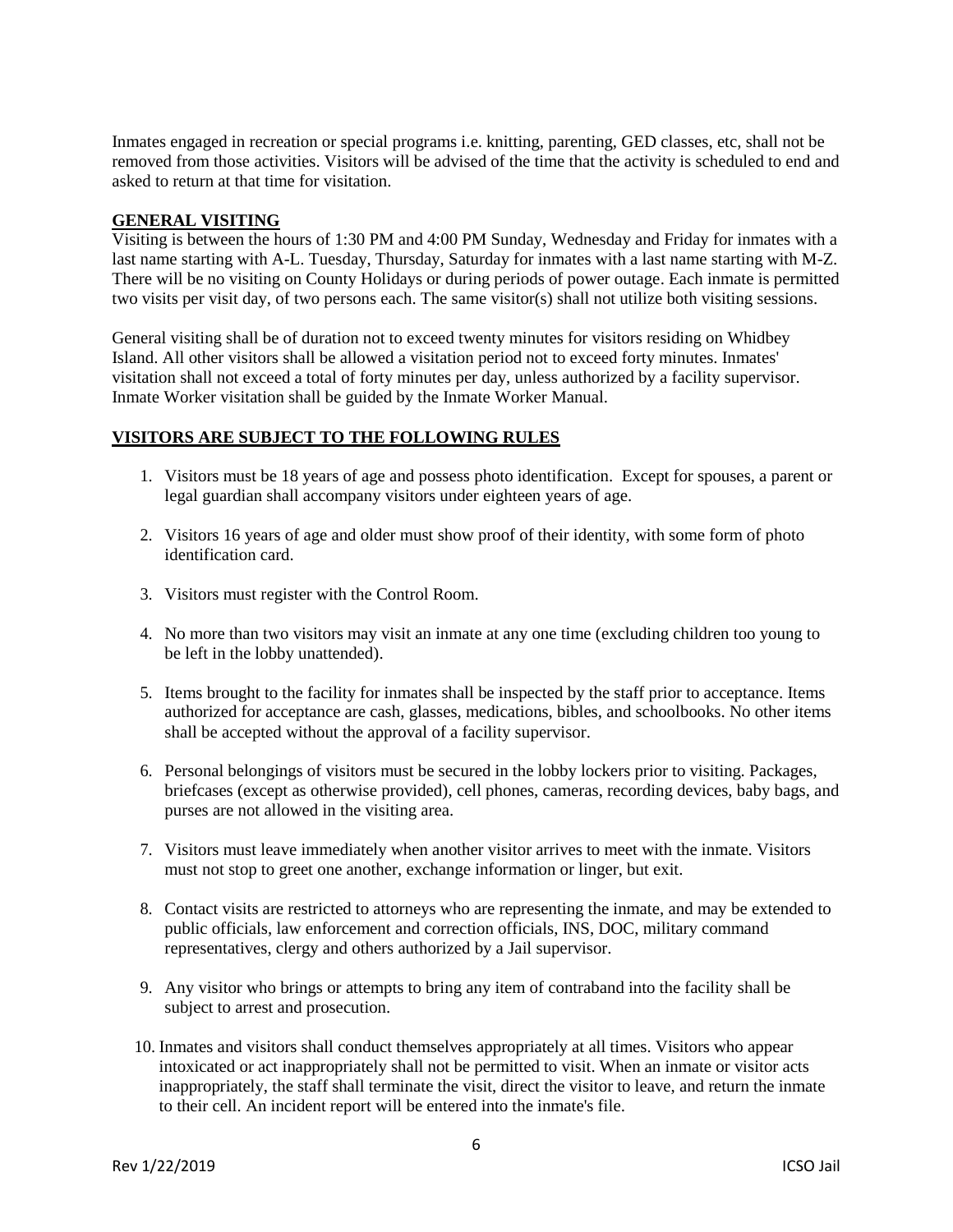- 11. Visitors shall leave the visiting area and or lobby when told to do so by Jail staff. Visitors shall not enter any other area of the facility unless escorted by Jail staff.
- 12. Visitors who attempt to communicate with inmates, either before or after normal visiting, may be denied visiting with that inmate for the remainder of his/her confinement.
- 13. All visitors and their accompanying possessions are subject to search. Signs giving notice of such are conspicuously posted at the entrances to the facility and at the entrance to the visiting area. Any person may refuse a search but, subsequent to such refusal, may then be denied entrance.

# **VISITATION SHALL BE DENIED IF:**

- 1. The visitor has been incarcerated within the past 180 days.
- 2. The visitor or inmate is disruptive or abusive.
- 3. The visitor appears to be under the influence of alcohol or drugs.
- 4. The visitor refuses to show identification.
- 5. The inmate refuses the visit.
- 6. The visitor has a warrant for their arrest including non-extraditable warrants.
- 7. A no contact order is in place between the visitor and inmate.
- 8. At the discretion of a supervisor.

Whenever a visitor is refused admittance during regular visiting hours, the inmate shall receive notice of the refusal stating the reasons there for. The inmate is entitled to have such decision reviewed by a Jail supervisor. Upon written request, a written reply stating the reason(s) for denying the visitor access shall be furnished to the inmate, and made part of his/her file.

### **OFF-HOUR VISITS (VISITS OUTSIDE NORMAL VISITING HOURS)**

Inmates may receive visits from attorneys representing them; public officials, military JAG/command representatives, or clergy at times other than general visiting hours. These visits are allowed, as they do not interfere with the safety or security of the facility or unduly disrupt daily necessary functions.

Official visits may be conducted daily, Monday through Friday between the hours of 8:00AM and 8:30PM, excluding meal times. Requests for visits at other times (Saturday, Sunday, or County Holidays), must be approved by a Jail supervisor, prior to visiting.

Official visits shall be considered confidential. All official attorney/client visits shall be conducted in an Interview Room.

Staff will inspect all papers and legal materials for contraband in the presence of the visiting attorney, public official or clergy but shall not read them. The screened papers will be returned to the visitor and retained in his/her possession for the visiting session.

News media representatives may be permitted to interview inmates within the above schedule provided that: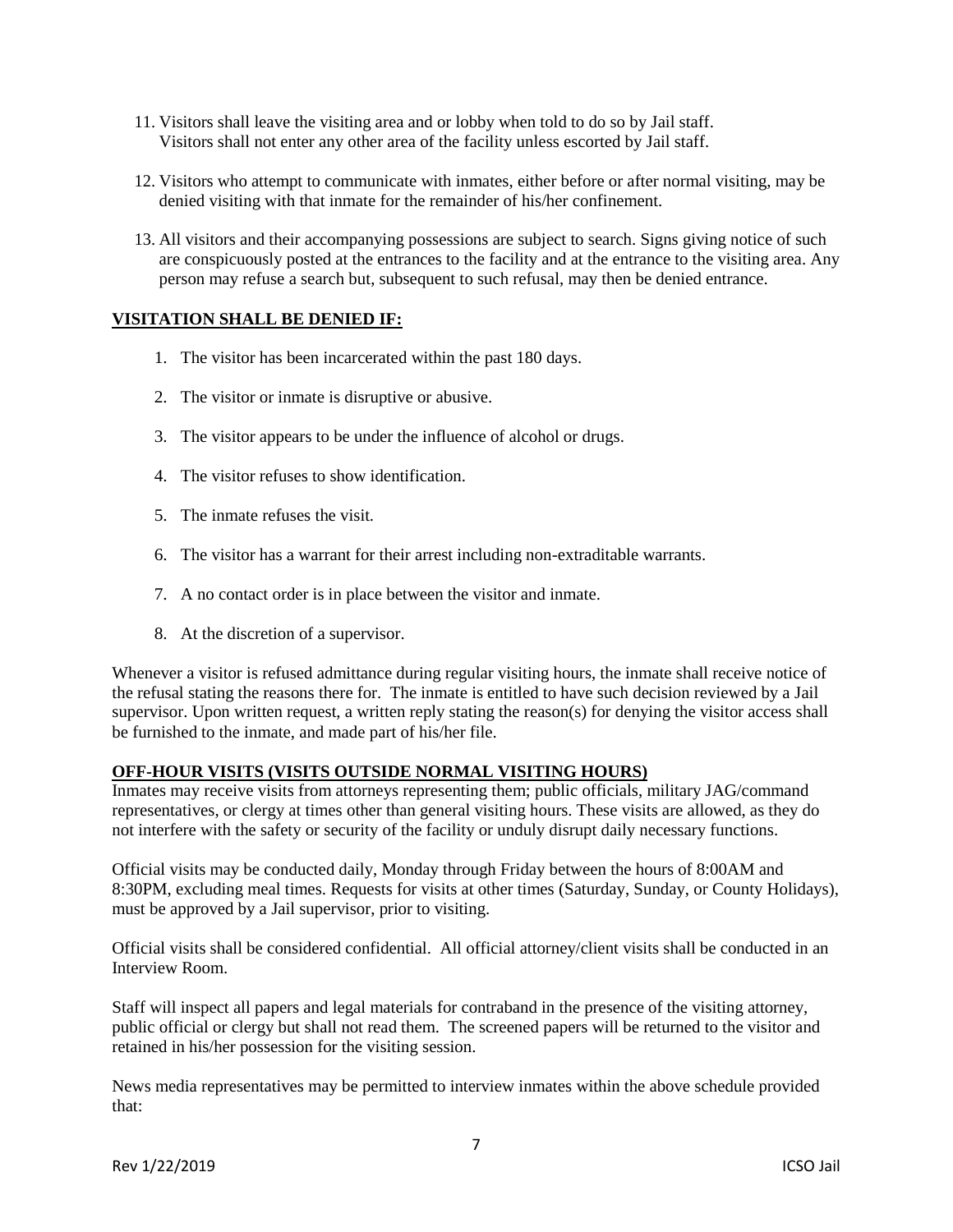- 1. The media representative submits a written request for the interview, and the Sheriff, or one of his/her Administrators approves it.
- 2. Written approval is secured from the inmate's attorney, if the inmate is not sentenced.

and

3. The inmate consents to the interview.

# **TIME LIMITS**

There will not be any attorney/client time limit. Attorney visits will end at 8:30 PM. Clergy visits may be limited to 40 minutes. Official visits will be limited to the time necessary to conclude business but will end at 8:30 PM

# **SPECIAL VISITS**

Visiting, other than general visiting or official visits, is not authorized unless a supervisor has given prior approval. Reasons include, but are not limited to:

- 1. Other law enforcement/correctional agencies, DOC, NCIS, military legal visit.
- 2. Bona Fide religious or legal needs.
- 3. Emergency (i.e. death of an immediate family member).

# **MAIL SERVICES**

To maintain community and family ties, and access to the courts, attorneys, and the media, the facility provides mail services for inmates. Mail services will only be restricted when necessary to maintain security and order. Incoming or outgoing mail shall be held back no more than one business day unless the inmate is temporarily out of the facility.

### **INCOMING MAIL**

Letters/correspondence addressed to inmates must bear a return address or the inmate must be able to provide one. If not, it may be denied delivery. Mail will be opened by the staff and inspected for contraband prior to delivery. Legal mail from attorneys, the court, or elected federal, state, county, tribal, or city officials shall not be withheld and shall be inspected in the presence of the inmate.

Mail may be read only if there is clear and convincing evidence that the correspondence poses a threat to the safety of the facility, public officials, or the general public, or is being used in the furtherance of illegal activities. The reading of an inmate's mail will be documented in the inmate's mail log.

Contraband means any article or thing which a person confined in a detention facility is prohibited from obtaining or possessing by statute, rule, regulation, or order of a court (RCW 9A.76.010). Contraband shall be turned over to a Sheriff's Office employee for handling as evidence, for disciplinary action, or possible prosecution.

Books, magazines, and newspapers will be accepted if it comes directly from the Publisher, Book Club or retailer through the mail. No hard cover books will be allowed, these will be placed into the inmate's personal property. All items will be inspected for contraband to determine if they are permitted in the Jail. Computer generated (downloaded) books, magazines, and newspapers will not be accepted. All books, magazines and newspapers entering the block will become Jail property.

Packages are not permitted unless they have met the above criteria, packages will not be shipped back. Inmates may release a package by using the property release form.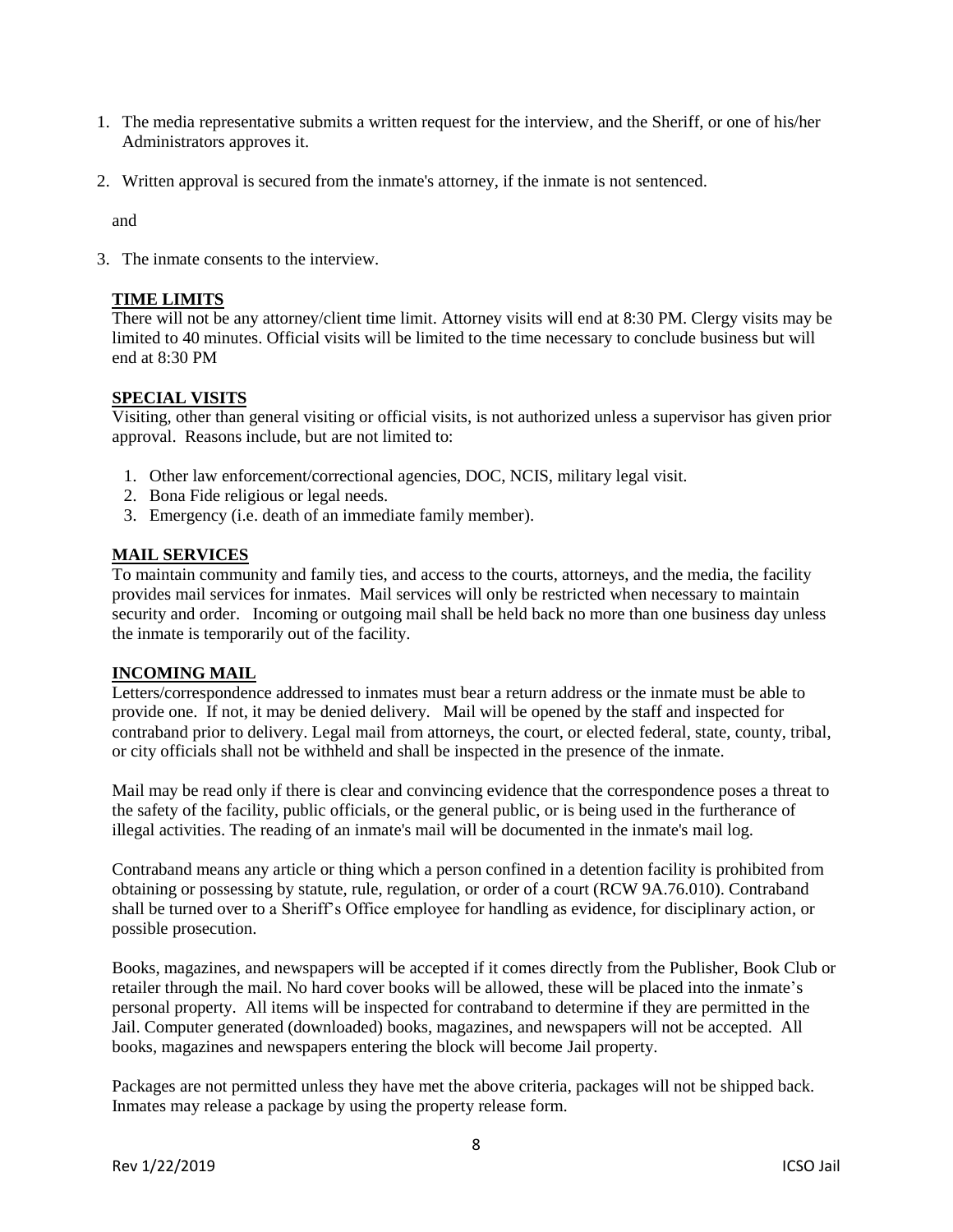Materials not permitted shall be placed in the inmate's personal property. When such materials are withheld from an inmate, the inmate shall receive written notice that the material is being denied, accompanied by an explanation of the reason(s) for the denial. The inmate shall have the right to have the decision reviewed by a Jail supervisor upon written request. A written decision for the denial shall be given to the inmate. *The following items will not be permitted within the Jail and will be directly placed in the inmate property box;* post cards, greeting cards that are layered or are battery operated, letters or drawings in crayon, letters or drawings in paint. Those publications of a sexually explicit, inflammatory, or other nature contrary to the safe operation of the facility.

Mail is received at the facility daily, except on Saturday, Sunday, and Holidays. Mail will be delivered to the inmates no later than 9:00PM each day.

No personal checks received in the mail will be deposited in the inmate's account. Personal checks received in the mail will be placed in the inmate's property box.

Only cash, cashier's check or money orders be accepted for placement in an inmate's account. The cashier's check or money order shall be made payable to: Island County Inmate Trust Account FBO (inmate name).

Payroll checks will not be placed in the inmate's account without prior approval of a supervisor.

If incoming mail is received for an inmate no longer in custody, the officer shall stamp the mail "Return to Sender".

#### **OUTGOING MAIL**

Inmates are allowed to correspond with anyone not incarcerated in a correctional facility, provided each letter bears the proper postage and return address. The proper address is:

Inmate's Name Island County Jail (IMS) P.O. Box 5000 Coupeville, Washington 98239-5000

Each inmate will be issued a writing implement (flex pen). Inmates with funds shall purchase postage and writing materials through the inmate commissary as needed. Inmates without funds may request writing materials for up to (3) letters per week. Those inmates may also be provided writing material for letters to attorneys and the courts, beyond the (3) per week allowed for personal mail. The items issued will be charged against the inmate's account for later cost recovery, should the inmate receive money.

The Staff shall pick up outgoing mail on a daily basis. When collecting mail, it shall be inspected to ensure it is sealed and addressed (including return address). When an inmate is prohibited from sending a letter, the letter and a written notice stating the reason for disapproval shall be given the inmate.

Outgoing mail may be opened and inspected by staff. If any violations or security concerns are detected, additional security measures and possible charges may be imposed.

Mail and messages will not be exchanged between inmates confined in this the Jail. Mail or messages will not be routed through a third party for re-mailing, or for the purpose of effecting communication of any kind with another inmate. Envelopes with drawings or writing other than the To/From addresses will be returned as non-deliverable.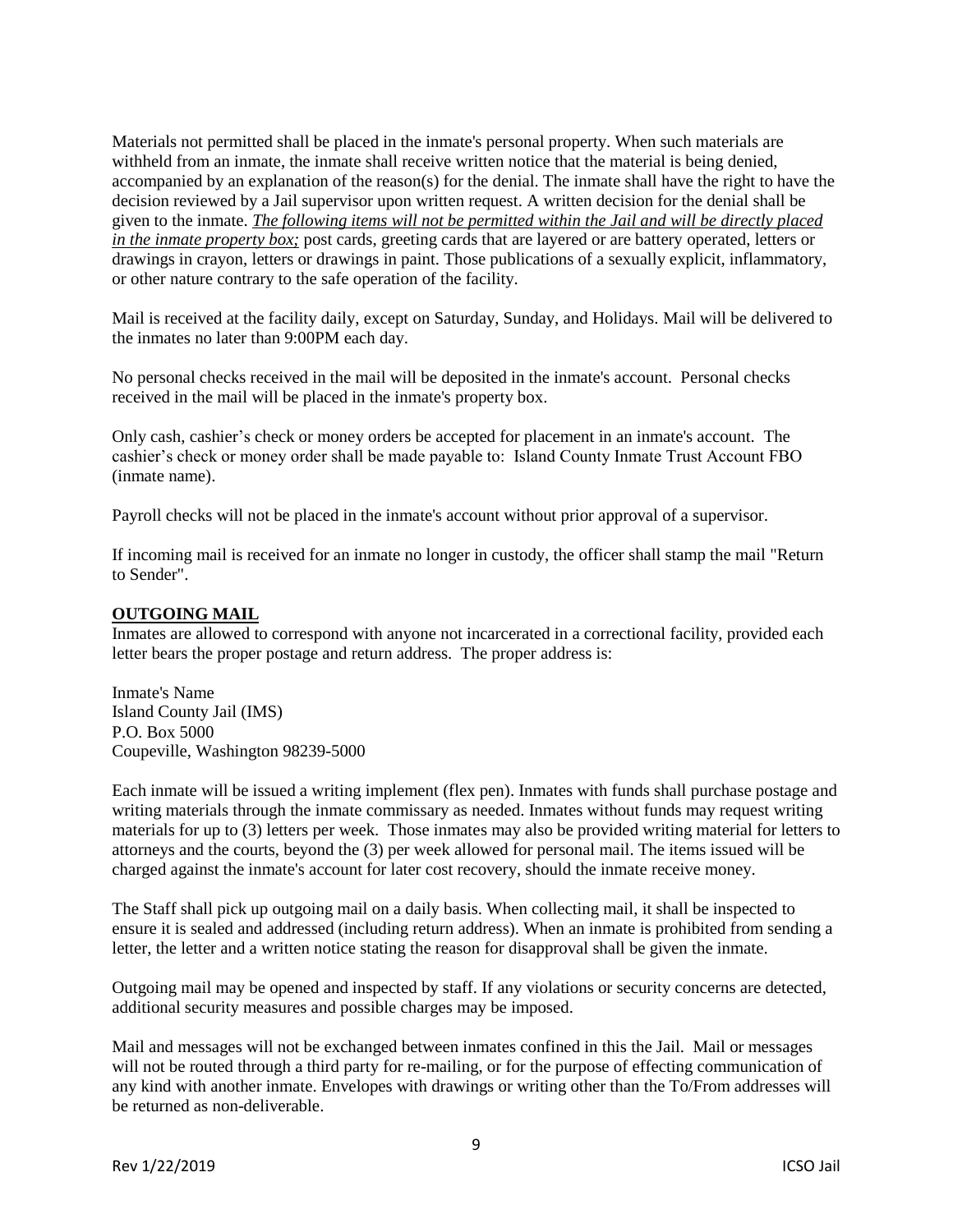Mail with excessive writing or art work on the front (address side) may be rejected by the U S Post Office. These letters returned to the Jail will be placed into the inmate's property box.

### **MEAL SERVICE**

Three meals are served daily, at least one meal being hot. Approximate serving times are: Breakfast - 6:00 AM Lunch - 11:30 AM Dinner - 4:30 PM Meals may be served earlier or later to adjust for disruptions within the facility.

Meals will be served in the cell blocks and eaten in the day rooms. In dormitory units, meals may be eaten at either the large or small tables. Other than H-Block, meal trays and food, (other than commissary) is not permitted in individual cells unless: 1) the inmate is in lockdown status, 2) authorized by staff or, 3) for medical reasons. Each inmate will receive a food tray and return the tray upon request. Inmates are prohibited from carrying another person's tray, except at the direction of a staff member. Missing food items will be reported to the serving officer before the inmate has left the door.

Each inmate will stack the tray for pickup at the cell block door, except as may be provided for a disabled inmate at the direction of a staff member. The stack of trays will be handed out to the staff when directed.

Inmates are to consume food from the tray provided to them by the staff. No inmate shall eat food from any other tray. Inmates will not store, secret, hide, trade, give away or otherwise mishandle food stuffs.

Inmates who desire not to eat a meal are required to personally advise the staff member at the cell block door at the time the meal is served. The staff member must visually observe any inmate who refuses a meal.

### **SPECIAL DIETS**

Special diets for inmates are provided when ordered by a medical staff or when allergic reactions to certain foods are noted at the time of booking. Diets ordered by medical staff shall be strictly observed.

If possible, diet requests will be honored when religious doctrine specifically dictates food consumption. EXAMPLE: Can't eat pork in any form for any reason. Vegetarian diets are considered to be personal choice and will not be honored unless shown to meet the above criteria or are otherwise directed by medical staff or a Jail supervisor.

#### **USE OF FOOD AS DISCIPLINE**

Inmates in Administrative Segregation shall receive the same food as the general population unless otherwise prescribed by medical staff or for religious belief. Food will not be used as a form of discipline. The method in which an inmate receives his/her food may be altered to maintain safety and security of the facility, staff and other inmates when an inmate misuses food items or food delivery items inappropriately. Restrictions to utensils, food trays and containers are items that may be restricted or altered to maintain the security of the facility, safety to staff and inmates.

#### **HOUSEKEEPING**

Inmates shall be held responsible for maintaining their area in a clean, sanitary, and orderly manner. This shall include:

- 1. The inmates cell
- 2. Day area within their cell block
- 3. Shower area within their cell block
- 4. All common areas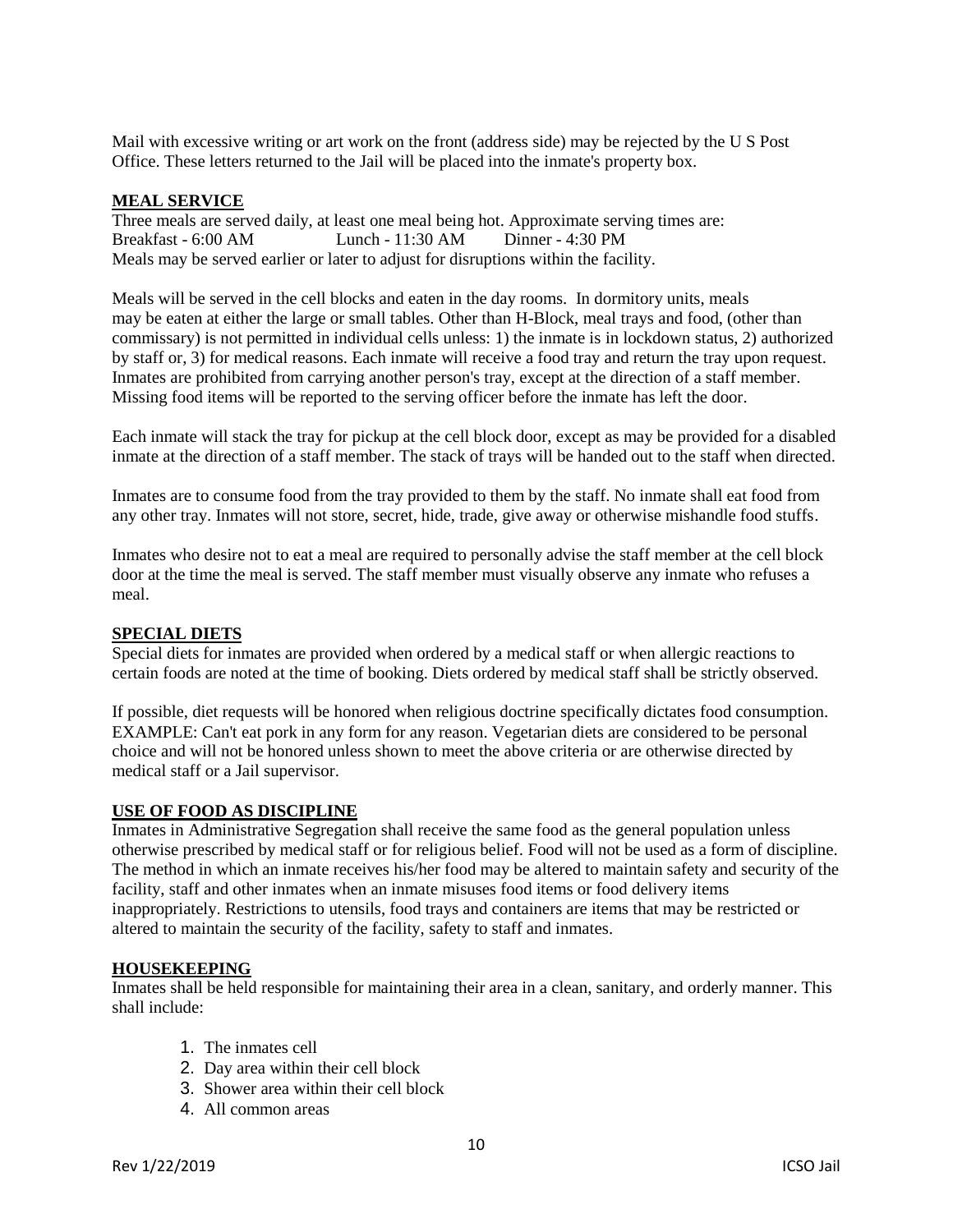At 5:30AM daily, lights will come on and Jail staff will begin issuing cleaning equipment to inmate cell areas. Each inmate is required to clean their individual cell. All inmates of any given cell block are required to work together for the purpose of cleaning the day room, shower areas and facilities within their cell blocks. Inmates shall be required to re-clean areas, which are not clean, sanitary or orderly.

Bunks will remain made when not in use until lights are turned off at approximately 9:00 PM.

Inmates will ensure that personal belongings; (books, letters, reading materials, etc) are neatly stacked in their cell at all times. No person shall affix, post, display, attach or otherwise hang any item, drawing, picture, letter, photograph or non-approved item from any wall, fixture, ceiling, light or air vent.

Nothing shall be positioned so as to obstruct or obscure the view of any staff member. Nothing shall be placed over, onto or around any security device, window, viewing port, vent, light, fire alarm or sprinkler head.

### **PERMITTED ITEMS**

Each inmate is permitted the following personal items:

- 1. Three photographs not to exceed 3.5 inches by 5.5 inches unframed, without a hard back or one 8.5x11 unlimited photo montage. Computer generated photos permitted.
- 2. Two (2) religious books, including those provided by the facility.
- 3. College/School book, or correspondence textbook and one workbook for that text book.
- 4. Except as herein provided, no items procured outside of the facility shall be permitted inside the facility, without prior approval of a supervisor.

Inmates whose cell contains voluminous material shall be directed to separate items they wish to maintain in their cell/bunk area and have the remaining material placed into their property box.

### **PERSONAL PROPERTY STORAGE**

One set of civilian clothing may be stored in the inmate's personal property locker. Items normally found in the pockets or purse may also be stored. These items are generally considered wallets, purses, combs, etc. All US money is entered into the inmate's account. Exceptions to this are what the inmate considers to be "collector coins and bills" as well as loose change.

When released/transferred any property left at the Jail must be picked up within 60 days or it will be disposed of in accordance with Washington Statue (RCW 63.40). Property may be released utilizing a Personal Property Release form. The Personal Property Release form is available by request chit (kite). Inmates will not have personal property or belongings shipped to them in this facility without prior approval of a Jail supervisor.

# **RECREATION**

Inmates may participate in passive recreational activities in the dayroom and cell areas from 5:30 AM to 9:00 PM, when not required to be engaged in other activities.

Inmates are permitted to play cards and other table games in the dayroom area. The staff shall provide games owned by the facility upon inmate request. The tables will be clear of all games, newspapers, books etc. so that they may be used to eat meals.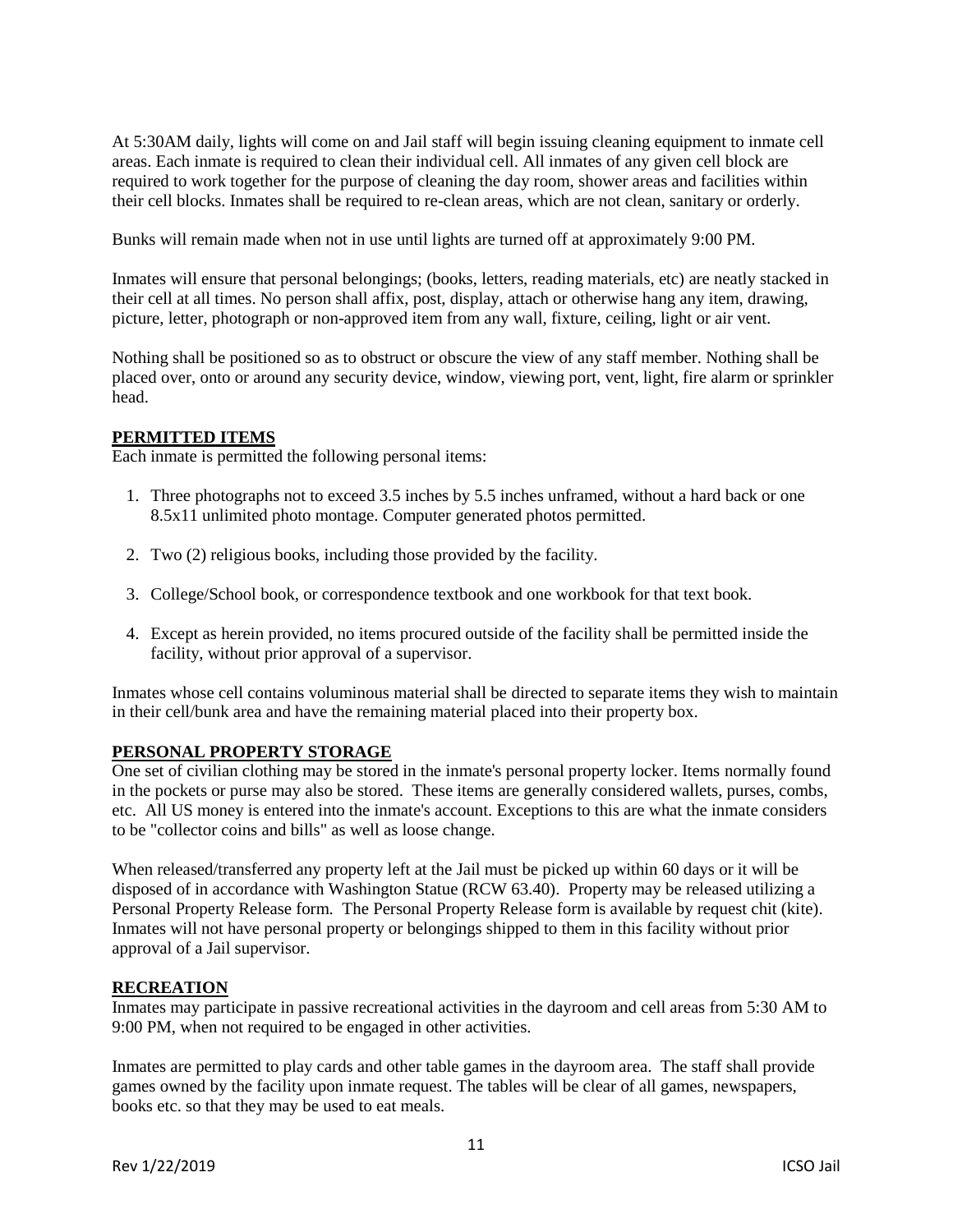# **ACTIVE RECREATIONAL ACTIVITIES**

The facility will provide inmates the opportunity for active recreation. Attendance is not required. All activities in the recreation yard will be NON CONTACT. If an activity is perceived as being a contact activity that period of recreation will be ended. One hour of recreation will be offered Monday through Friday, except for those inmates in Disciplinary Lockdown, or in an Administrative Segregation Status. Recreation can be continued until nightly lockdown to meet this requirement. Inmates at recreation will NOT be removed from recreation for general visiting. Visitors will either wait or return after completion of the recreation period.

# **DAILY INMATE REQUEST FORMS**

The staff shall provide an Inmate Request Form daily. It will be used for all requests, except commissary purchases. Each form will be filled out with the inmates' name and stamped with the date for which they were intended. The forms are not transferable to any other date or inmate. Request Forms will be picked up at nightly lockdown (9:00 PM). Late requests may not be honored.

Request Forms are to be used for the following types of requests:

- \*Appointments with Supervisor
- Sick Call (Nurse/Doctor) (A Blue Medical Request Form will need to be filled out)
- Mental Health Request (A Pink Mental Health Request Form will need to be filled out)
- Reinstatement of privileges
- Screening for a Public Defender
- Request for a waiver of any existing rule/regulation
- Haircuts
- Toilet paper and hygiene items
- Writing materials (inmates without funds}
- To participate in programs offered by this facility
- Notary
- Collections Clerk
- Grievance Form
- Request to Speak with a Supervisor Form

\*Requests to speak with a Supervisor can be made after you have attempted to handle your need or concern with a Deputy. A request to speak with a Sergeant or Lieutenant will also state the reason. If you do not want to verbalize your request you may submit your request in writing.

Any request form bearing requests for "frivolous" items (alcoholic beverages, televisions, cell mates of the opposite sex, etc.) or profanities will result in denial of all requested items and may possibly result in an infraction.

The request form (Kite) is not to be used to request appointments with your assigned public defender; you must call or write to them. They are also not for sending notes to medical-supervisors-public defenders. If you are represented by an attorney, request any chemical dependency or mental health evaluations through them.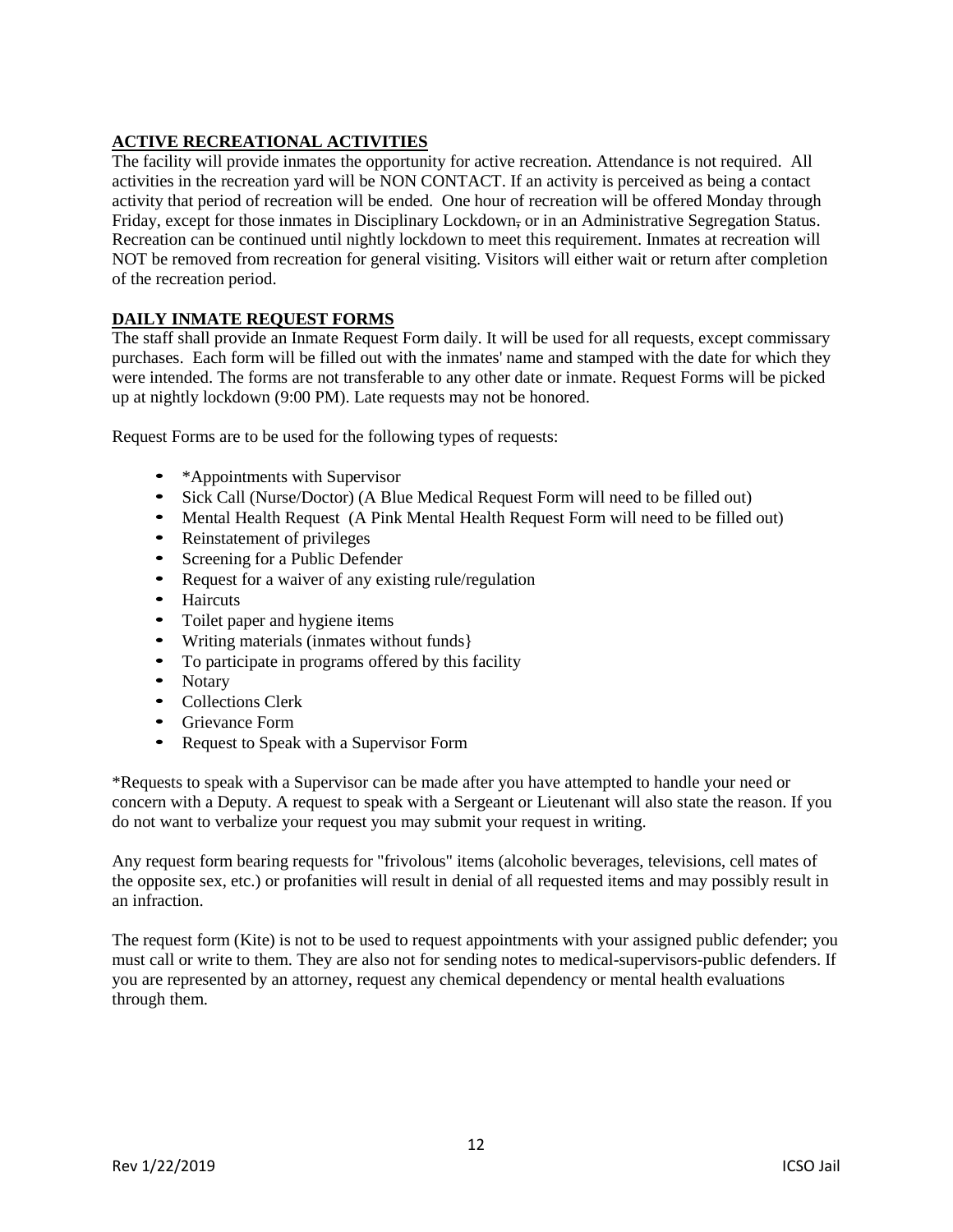# **LIBRARY SERVICES**

Two book carts are outfitted with a selection of texts, novels, magazines and other reading materials. One cart is delivered to each cell block twice a week.

Each inmate may possess a total of (4) books/magazines in their cell, in addition to two religious books. Excess books/magazines shall be removed from cell areas on the book cart or on the daily cleaning cart.

Books of a special nature (boating, aviation, camping, cooking, etc), but not specific title and author, may be provided to interested inmates when asked for on an Inmate Request Form. Extra books or magazines shall not be provided.

Nothing shall be removed from any facility owned reading material. Any loose material will remain with the book, magazine or newspaper. Defacing any reading material will result in the loss of library privileges.

Inmates may trade books and magazines among themselves on their assigned pod in-between book cart exchange.

### **DONATED BOOKS**

The facility accepts donations of books/magazines. Prior to making donated reading material available to the inmates, the material will be carefully inspected for contraband. Friends or relatives of an inmate may bring books and magazines to the facility for the general use of all inmates. After the noon meal, the book carts will be exchanged with other cell blocks.

Inmates may purchase books from publishers or subscribe to magazines and newspapers. An inmate requesting to purchase a book or subscription shall:

- 1. Complete a publication/subscription form
- 2. Submit the form, in an addressed (unsealed) envelope, along with an Inmate Request Form authorizing the purchase to be made with the inmate's funds. Subscriptions will not be forwarded after the inmate has left this facility. The material will become part of the inmate library.

Inmates subscribing to newspapers, or other dated publications, are not allowed to retain back copies of these items in their cell.

Books, magazines, or newspapers may be prohibited in the facility if they include:

- 1. Photographs or explicit drawings of nude persons whose sexual organs are exposed.
- 2. Illustration and/or text which show or describe the manufacture or fabrication of weapons.
- 3. Encourage violent or disruptive behavior by the inmates or otherwise threaten the safety of the staff, inmates or security of the facility.
- 4. Hardback or hardbound

When an inmate is denied receipt of prohibited material, he/she will receive written notification of the reason for such denial. The inmate may appeal the decision within 5 days, in writing, to a lieutenant specifying the grounds for the appeal.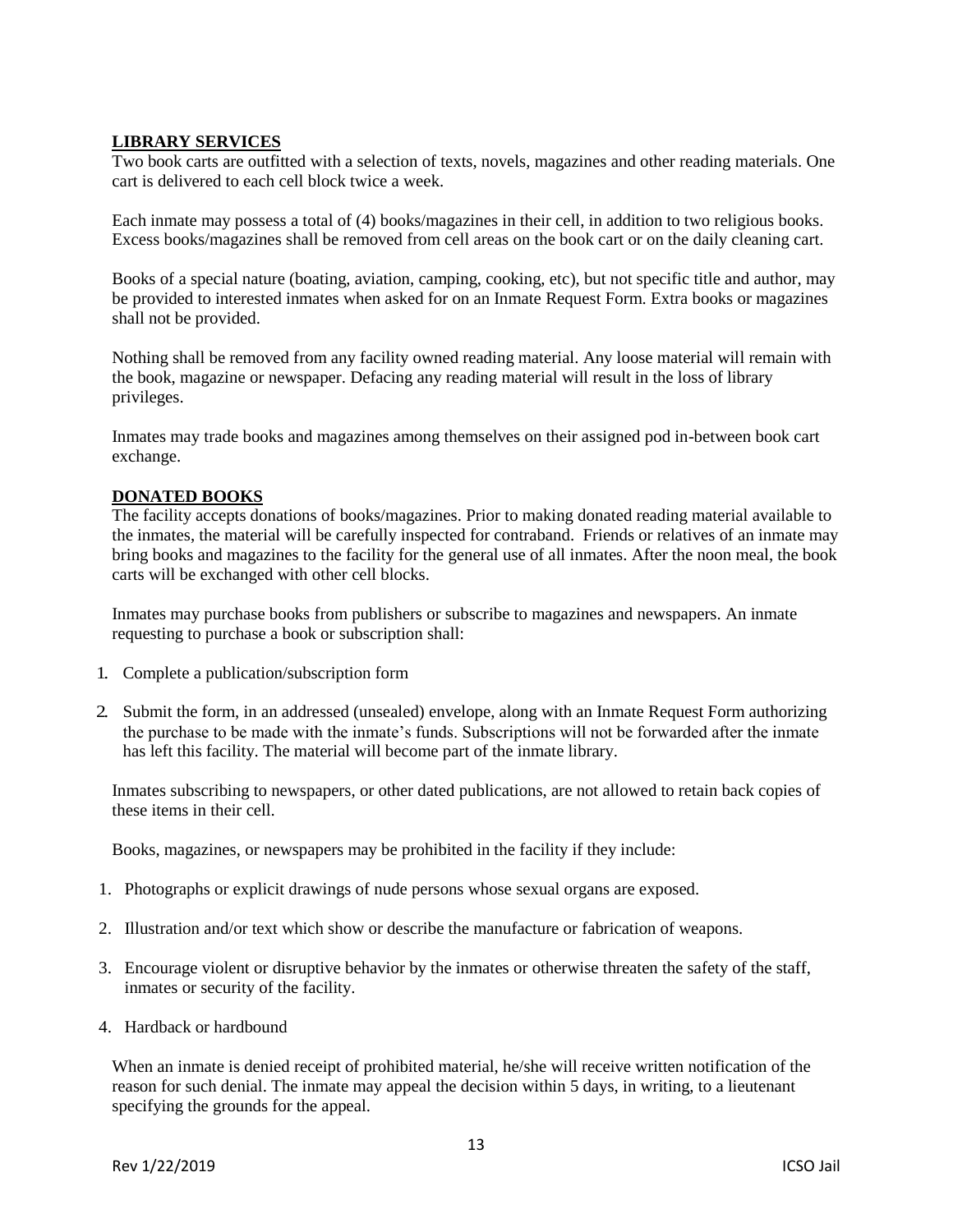# **LEGAL REFERENCES**

Excluding weekends and County Holidays, a supervisor shall make a reasonable effort to procure legal reference material requested by inmates.

Inmates desiring access to legal materials shall complete an Inmate Request Form describing the requested materials, as closely as possible. If the material requested is available in the facility, the staff shall provide it to the inmate. Inmates may utilize legal reference materials daily, for reasonable periods of time, when not required to be engaged in other activities. Inmates may purchase legal reference material and supplies.

Inmates may request material from the Law Library by filling out a Law Library Request Form.

# **MEDICAL SERVICE**

Inmate medical file information is confidential and is sealed when you are released from this facility. Release of any information from that record requires the written consent of the inmate or a court order. If you are transferred to another institution, the medical record (or copies) will be forwarded to that facility, as a permanent part of your health management.

All inmates, who are aware of any specific illness, allergy, or on-going medical treatment not revealed during booking, should notify the staff immediately to ensure proper medical care. Inmates desiring to see a member of the medical staff must request such service by filling out the; INMATE MEDICAL REQUEST FORM. These forms are on the med cart and are available (delivered) to each block four times a day.

The on-duty staff will evaluate EMERGENCY medical requests.

Jail staff, through written instructions from facility medical staff or dentist may dispense all medications (prescription and non-prescription) when medical staff is not available.

Medications will not be retained, stored (stock piled) or otherwise possessed by any inmate. Medications will be ingested in view of and at the direction of the staff. Inmates may refuse medication. The staff must be informed of such at the time the medication is dispensed.

Medications in the possession of an inmate who is being booked into the facility will be honored by the corrections staff provided that the medication meets the following criteria;

medication is in the original prescription container, the prescription is not over two (2) months old, and that the amount prescribed, if taken as directed, would leave the number/amount of medications present, and the medication is prescribed by a healthcare provider. Supplements, homeopathic or naturopathic medication will not be issued by the correction staff. Prescribed medications, including supplements, homeopathic or naturopathic medication will be forwarded to the medical staff for their evaluation.

The medical staff may continue, adjust the amount or frequency of distribution or discontinue any medication/s.

All medications will be verified prior to dispensing them. Prescriptions beyond date or dosage limits will be denied until a medical staff can evaluate the prescription with the prescribing doctor. Medications supplied by this facility will not be released at the time of discharge unless an inmate is determined indigent. Inmates may be released to the community with a seven day supply of medications and written 30 day prescription.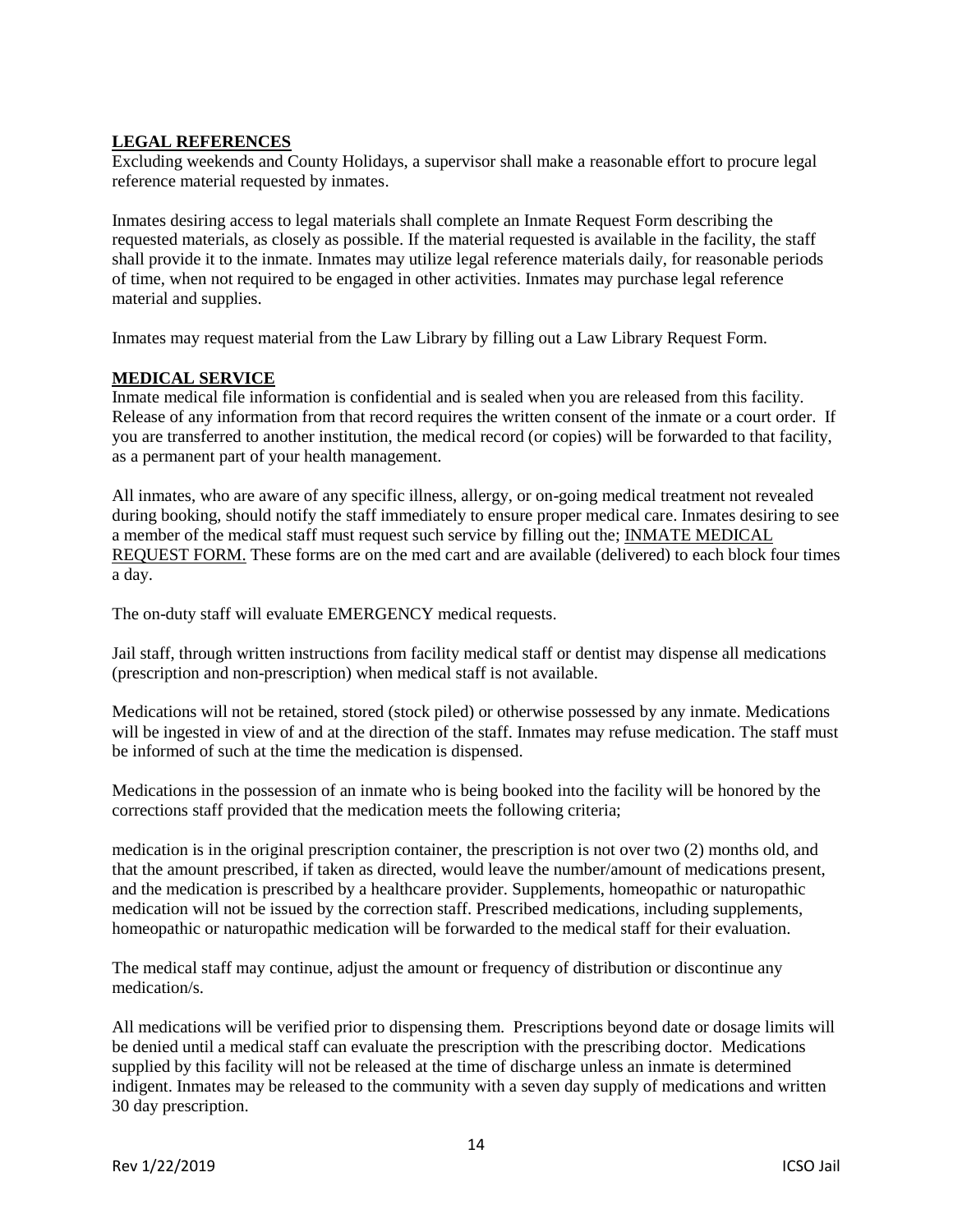Inmates will not remove any cast, brace or other medical appliance except as ordered by the medical staff.

All costs for medical and/or dental treatment incurred by the facility, as a result of an inmate's incarceration shall be recovered. A \$5.00 co-payment will be charged for sick call visits. Inmates with funds will have such fee deducted from their inmate account. Those without funds will not be denied sick call. The fee will be charged against their account and cost recovered at a later date, should money be received. Inmates who are directed by the staff to attend sick call or be seen by the facility physician will not be charged a co-payment fee.

Inmates, who request sick call and are referred by the nurse to be seen by the facility physician, will be charged for the visit unless they decline to be seen. Medical and dental treatment that is required will not be denied due to the inmate's inability to pay.

# **DENTAL SERVICES**

Emergency dental care shall be provided inmates experiencing acute dental problems such as SEVERE pain, infection, bleeding gums, or broken dental prosthesis necessary for eating.

Inmates shall request emergency dental care on the INMATE MEDICAL REQUEST FORM. Upon receipt of the request, the facility nurse shall evaluate the complaint. If required, an appointment will be made with a local dentist for examination and treatment limited to extractions. If the inmate can arrange for payment in advance for regular dental care, a supervisor shall make reasonable provisions for access to local dentists. The scheduling of routine care shall be at the convenience of the facility.

For other than emergency care, authority for dental work for inmates being held for other agencies must be confirmed prior to treatment.

### **MENTAL HEALTH SERVICES**

Inmates may request counseling or other mental health services by completing an INMATE MENTAL HEALTH REQUEST FORM. Inmates who have an attorney will utilize their services for requesting counseling.

### **SOCIAL SERVICES**

The Jail has a list of available community resources, with addresses and telephone numbers. An inmate requesting social service or counseling shall document the request on an Inmate Request Form. A Sergeant or Lieutenant shall determine the appropriate community resource, through the use of the community resource list, to provide the services requested by the inmate. Inmates shall not be required to receive counseling services unless ordered by the appropriate court. All inmate counseling sessions shall be conducted in an interview room.

### **GENERAL EQUIVALENCY DIPLOMA (GED) PROGRAM**

Inmates desiring to participate in the GED program shall request to do by submitting an Inmate Request Form. The inmate's record will be reviewed to determine if they meet the eligibility requirements.

# **VOLUNTEER TUTORING PROGRAM**

Inmates desiring tutoring in math, reading, writing, etc. will request those services on an Inmate Request Form. A supervisor shall arrange scheduling of individual tutoring sessions.

# **HIGH SCHOOL COMPLETION**

If you are currently enrolled in high school and wish to continue while here submit a request on an Inmate Request Form. The facility appointed teacher will work with you to complete your studies.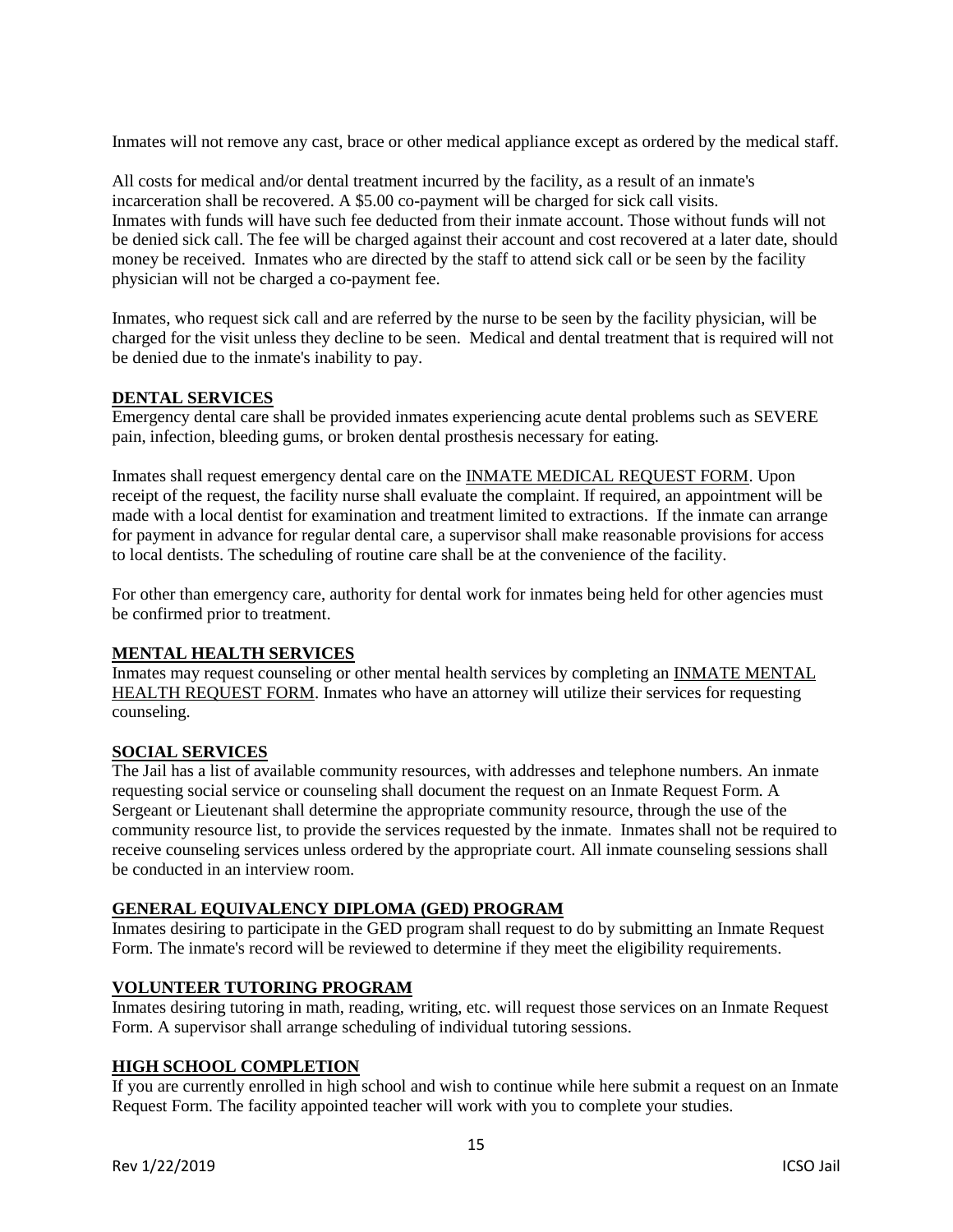# **ALCOHOL** *I* **SUBSTANCE ABUSE COUNSELING**

Local alcohol and narcotics anonymous personnel provide group meetings. These programs are provided weekly based off of scheduling and sponsor availability. Groups are managed on a rotating basis by pod.

# **RELIGIOUS SERVICES**

Programs may be conducted as follows:

Religious Study – Tuesday 6:00PM - 8:30PM Religious Services - Sunday 2:00PM - 4:00PM Services for males and females will be separate. Those inmates classified as a security risk shall be arranged on an individual basis.

# **INDIVIDUAL COUNSELING/SERVICES**

Inmates who desire personal counseling or require individual services shall contact the clergy of their choice, and make arrangements for a day and time to visit at the convenience of the facility. The decision to visit the inmate rests with the designated clergy. Individual religious counseling sessions may take place in the interview rooms.

# **AUTHORIZED MOVIE PRIVILEGE**

Movies for inmates will be held on Saturday or Sunday and Holidays (when the holiday falls on Friday or Monday). Movies are a privilege and will be revoked for violations of, or failure to comply with, facility rules and regulations. Custody staff may determine that an entire pod or group has displayed disruptive behaviors that may result in the loss of movie privileges for the entire pod. This is based off of ongoing observations throughout the week; unit cleanliness, group behaviors, ongoing infractions, negative interactions with staff, disorderly behavior.

### **MULTl-PURPOSE ROOM**

During movies, meetings, programs or participation in activities (i.e. AA, NA, Knitting, Parenting Classes etc.) all inmates will remain seated.

Library books will be off limits during activities.

Revocation of privileges will occur for the following (unless otherwise indicated by the reporting officer):

- 1. Any inmate who has been in disciplinary status during the week.
- 2. Any cell, dorm or block failing daily inspection during that week.
- 3. Any inmate causing problems, going to or during any activity, may be excluded from future activities.

### **INMATE COMMISSARY**

Once a week, commissary service is conducted for inmates who wish to purchase certain items not provided by the facility. Only those inmates with funds will be provided commissary slips. Slips will be handed out on Sunday evening and collected by 9:00PM. Orders will be limited to \$60.00. Hygiene items and writing packs have priority over foodstuffs.

Normal commissary orders will be delivered on Wednesdays. In the event of poor weather or Holiday, orders may be delayed. When the orders are delivered, the inmate will inspect the contents of the bag and compare it to the inventory slip. If the order is correct, the inmate will sign the slip and be given a copy.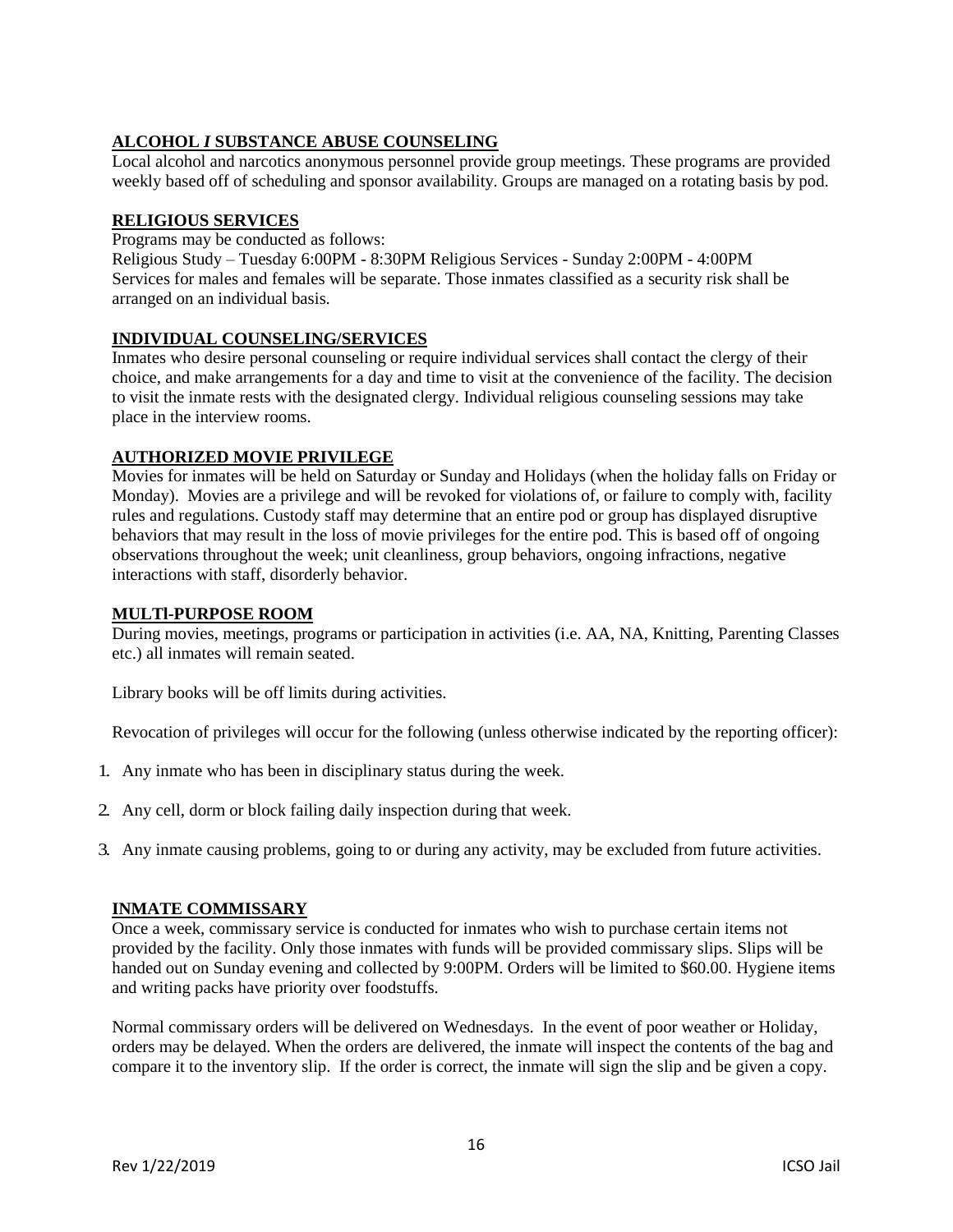If an inmate orders commissary and leaves the facility before delivery, he may make arrangements to pick the order up when it arrives or have someone pick it up for him. Orders not picked up within two days of delivery will be appropriated by the facility to be distributed as a supervisor or staff deem appropriate. All sales are final. Refusal to sign for the commissary will result with the items being placed into the inmate's property box and available upon release.

Commissary purchases will not be shared or given away. Inmates in possession of commissary items they have not purchased will have those items confiscated.

# **GENERAL SAFETY REGULATIONS**

To ensure the safety and comfort of all inmates, the following general safety rules and regulations will be observed;

The use of tobacco products is prohibited.

The interior hallways of the facility have an inlaid red tile line, complete with arrows, which indicate direction of travel to the fire emergency exits. In the unlikely event of a fire in the facility, which would require evacuation, all inmates will be evacuated to the outdoor recreational area. Evacuation beyond that point is at the discretion of the staff.

Inmates will be pat searched before moving from one area of the Jail to another. You will be expected to assemble in a line until directed otherwise. Once all inmates have been searched the group will be moved to the designated area. Inmates being moved from one location to another WILL walk in a single file, on the red line, from the originating point to the destination. Inmates WILL NOT talk during movement, unless addressed by a staff member and a response is required.

Inmates will remain clear of the stairways and the upper decks at all times, except for passage directly to or from an area. Inmates will not lounge nor congregate on stairs or upper decks.

No items will be stored, stacked, or otherwise placed on the stairway.

Movement procedures within the Jail are strictly enforced. Inmates that do not comply with these directions may be returned to their assigned cell and placed on restricted movement until the next meal or movement period. Ongoing issues following these expectations will result in an infraction which may lead to disciplinary sanctions.

## **MINOR VIOLATIONS**

Minor violations shall include acts, which do not constitute an immediate threat to the security of the facility. These may include rules, unique to the facility, necessary to maintain order, safety and sanitation. Third offenses of any minor violation will constitute a major violation. Inmates who commit a minor violation are subject to any or all of the following sanctions, which may be imposed by the facility staff:

- 1. Verbal or Written Reprimand
- 2. Loss of privileges/daily requests (excluding hygiene items)
- 3. Lockdown
	- a. Up to 24 hours by a Corrections Deputy (per incident/disciplinary report)
	- b. Up to 72 hours by a Corrections Lieutenant (per incident/disciplinary report)
	- c. Up to 96 hours by the Jail Administrator (per incident/disciplinary report)

Lockdown is defined as living in an assigned cell for the period of time specified, without access to common areas or communication with other inmates. Inmates assigned dorm living areas will be moved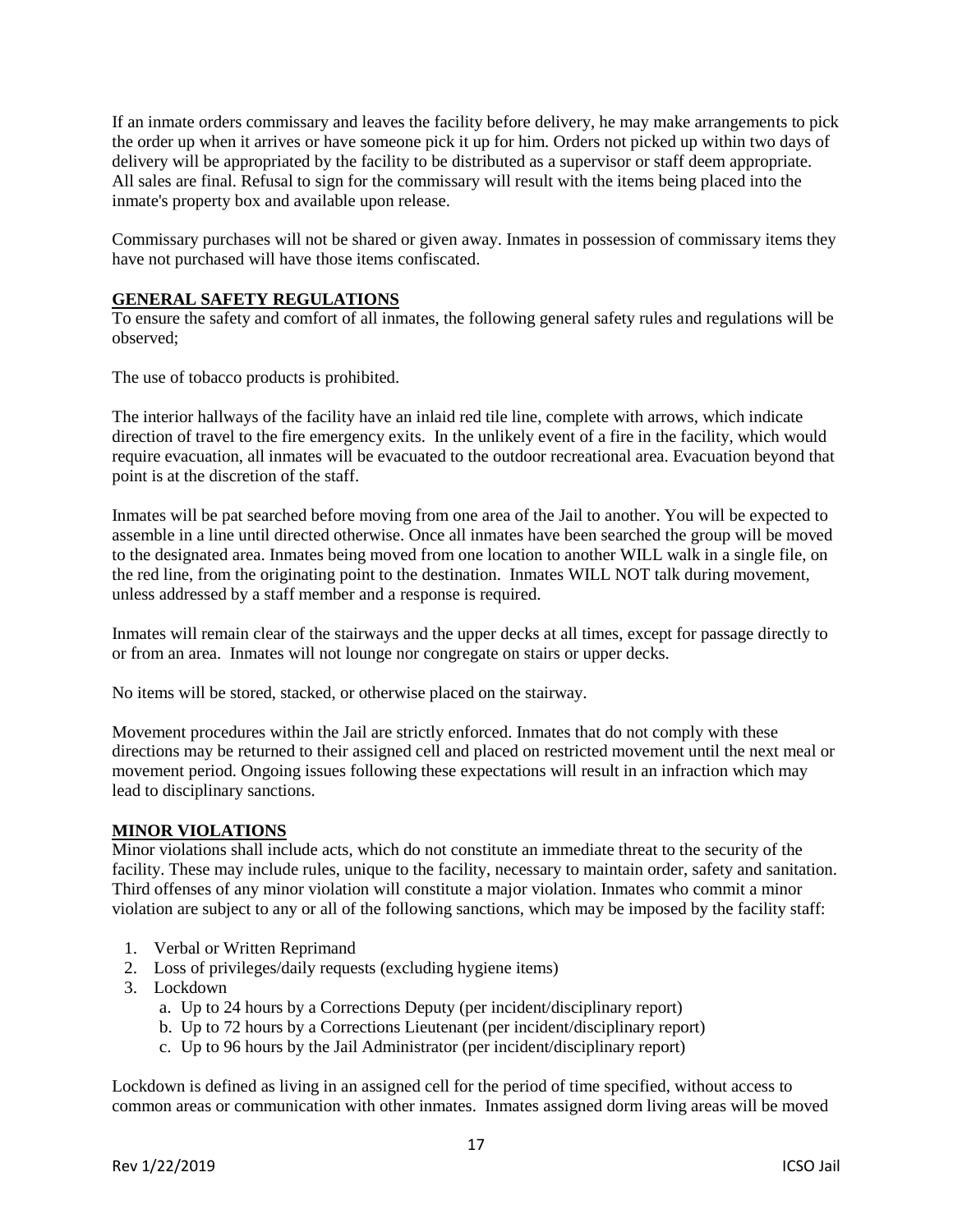to areas that accommodate lockdown. Incidents become part of the inmate's record and the inmate will receive a copy of the Incident/Disciplinary report or written reprimand.

The following is a list of Minor Violations. This list is not all inclusive since it is impractical to list every possible infraction. Corrections deputies may cause an inmate's action/s to be documented on an Incident and Discipline Report, subject to a supervisor's review, for incidents that are a nuisance in nature or judged disruptive to the operation of the facility.

- 1. Creating a nuisance and/or disturbing the sleep of other inmates.
- 2. Possession of another inmates' personal article, with or without, his/her permission. Loaned or borrowed books and magazines are accepted, provided, they do not exceed the total of (4).
- 3. Possessing more than the authorized number of book/magazines/pictures.
- 4. Writing, marring or applying any substance which defaces but does not damage any wall, celling, floor, bunk or similar structure.
- 5. Possession of any item not approved for inmate use or possession, which does not otherwise constitute a major infraction.
- 6. Taking food items, other than commissary issue, into cell or bunk area for consumption.
- 7. Stockpiling toothpaste, soap or other such items.
- 8. Modifying an issued item or using any item for any purpose other than its intended use.
- 9. Rolling up pant legs, shirtsleeves or tucking pant legs into the socks.
- 10. Failing to perform work, when instructed to do so by facility staff, when otherwise capable of doing so.
- 11. Providing misleading information to a staff member.
- 12. Uses of the cell block intercom system for any purpose, EXCEPT to report an emergency or medical request.
- 13. Failure to follow published safety or sanitary regulations.
- 14. Gambling.
- 15. Encouraging or promoting another inmate to break a facility rule, disobey published regulations or refuse to comply with any legitimate order of any facility staff member.
- 16. Refusing to comply immediately with a legitimate order of a staff member.
- 17. Entering another inmate's cell. The second and all subsequent entries will be considered a major violation. A second violation need not involve the same two inmates. To knowingly allow another inmate to enter or remain in your cell shall also be a violation.
- 18. "Horse play" is prohibited.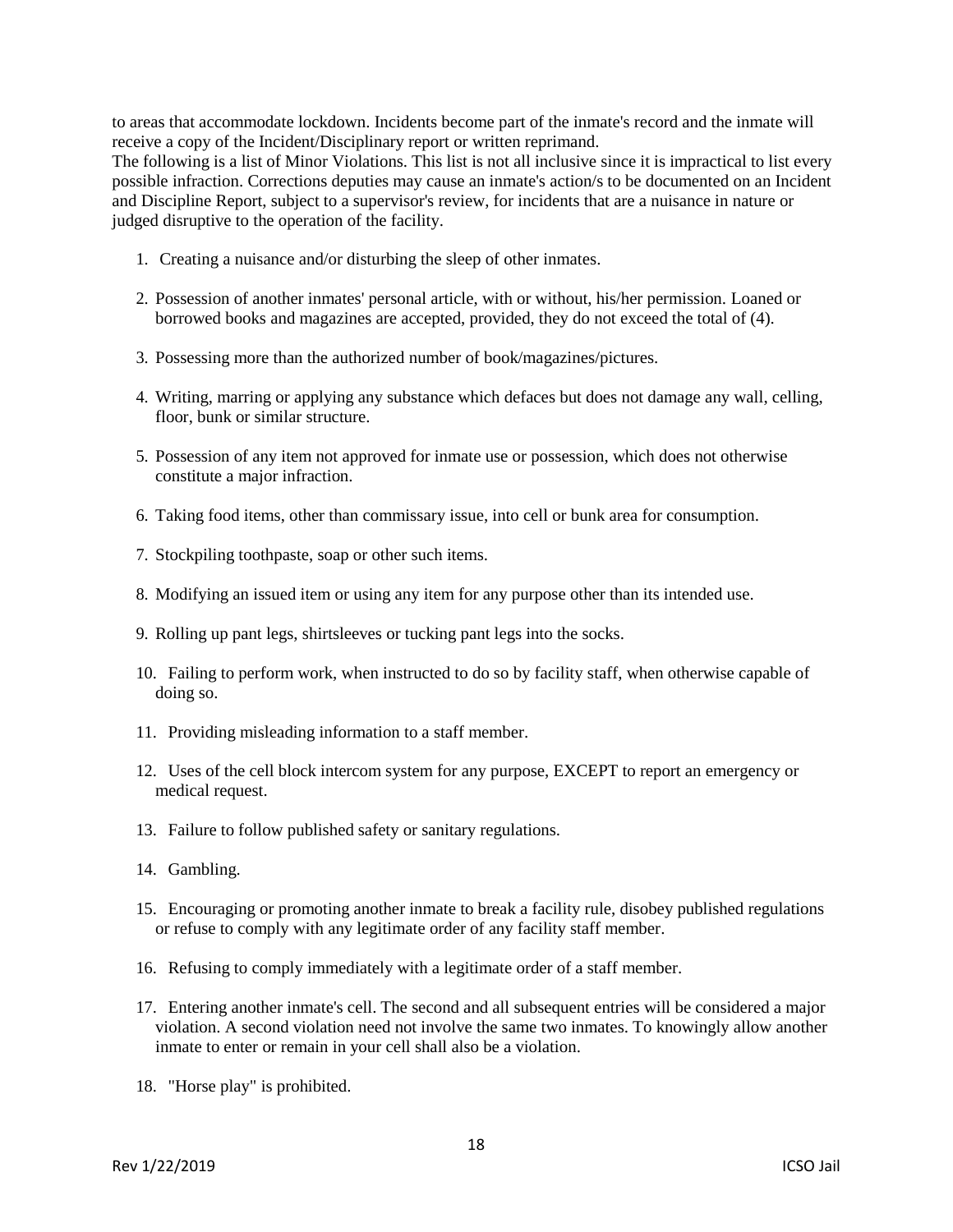- 19. Refusal or failing to permit others to use the cell block telephone or failure to terminate a phone call after ten (10) minutes when others are waiting.
- 20. Prohibited from communications between cell blocks orally, in writing, or using signals.
- 21. Gaining the attention of any person while being escorted in or out of the facility.
- 22. Verbal abuse towards staff or inmates.
- 23. The use of profanity anywhere in the facility.
- 24. Inmates will not gather in front of the view ports, windows or doorways for any purpose.
- 25. EXCEPT for the on-duty Corrections Deputy, inmates will not address any visitor, or criminal justice professional unless the inmate is addressed first by that person.
- 26. No whistling, loud singing, yelling, shouting, slamming, kicking of doors or beating on the tables, railings or other furniture.
- 27. Yelling or screaming is not permitted during outside recreation periods.
- 28. Inmates are prohibited from communicating with persons outside of this facility, except as may be provided for in these rules.
- 29. While in-route to and from court, on working party or any other "out of facility" detail, inmates will not speak to any person without the prior permission of the escorting officer.
- 30. Inmates are prohibited from having money or other items in their possession, except as herein provided.
- 31. Inmates who are outside of their cell blocks shall ensure that their pockets are free of any items. Nothing may be removed from the cell block.
- 32. Failure to lockdown by 9:00 PM nightly for inmates assigned to individual cells.
- 33. Addressing a staff member other than by- Ms., Mr., Mrs., Deputy, Officer or their rank (i.e. Lieutenant, Chief, etc).
- 34. Not remaining fully clothed, except when showering or in the bunk.
- 35. Exchanging mail and/or messages between inmates confined in the facility; including that routed through a third party for re-mailing, or for the purpose of effecting communication of any kind with another inmate.
- 36. Carrying or otherwise possessing another inmate's food tray without authorization of a staff member.
- 37. Shower shoes will be worn when not in the bunk.
- 38. Removing food from any tray, except to consume that food, (i.e. to store, secret, hide, trade, give away, or mishandle). Taking or accepting food from another's tray.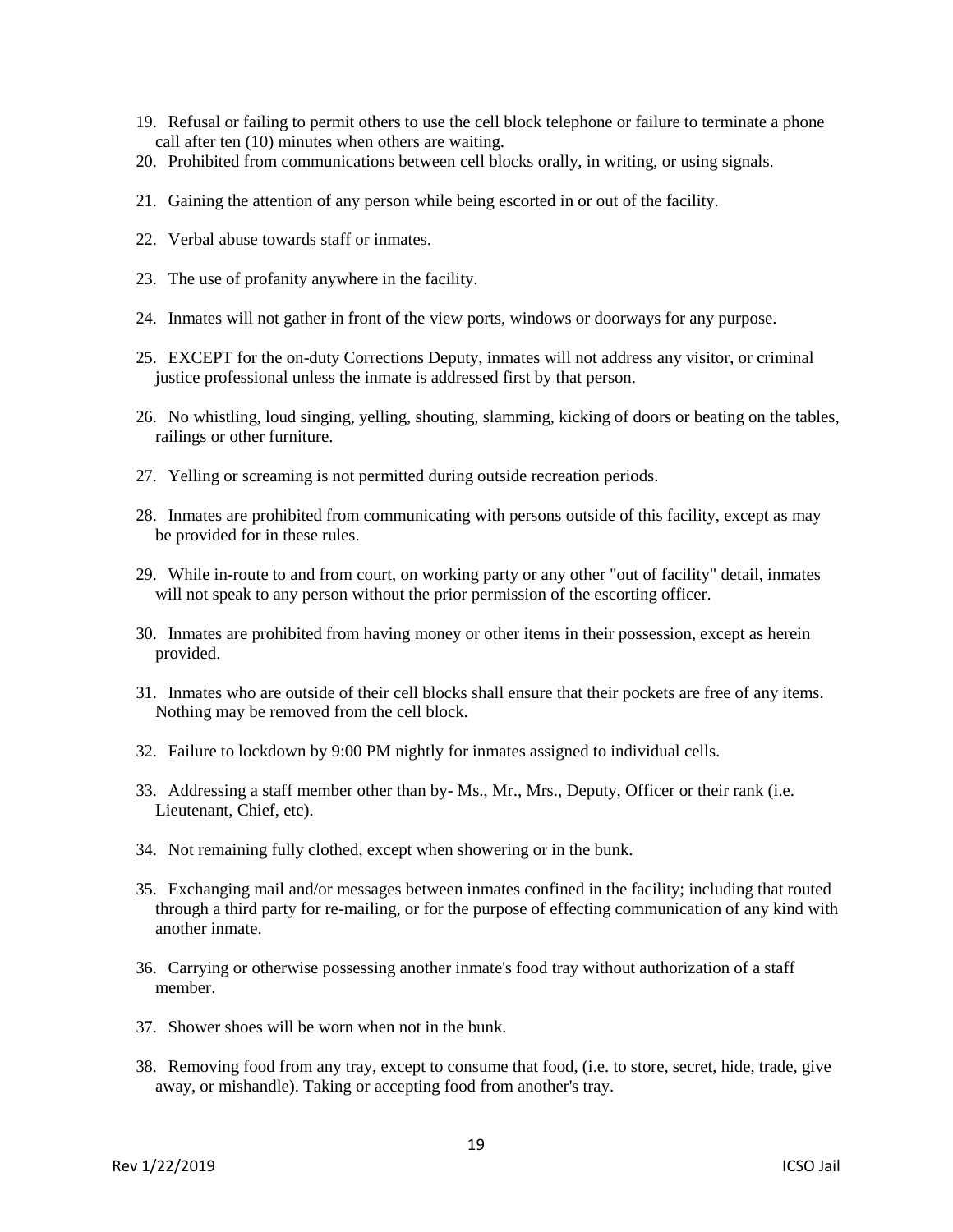- 39. Failing to clean individual cell/bunk area or participate in cleaning of any given day room, shower area and/or facilities within the cell block.
- 40. Not keeping bunk made from 5:45AM until 9:00PM daily unless on bunk.
- 41. Failure to maintain cell/bunk area in a neat and orderly manner at all times.
- 42. Affixing, posting, displaying, otherwise hanging any item, drawing, picture, letter, photograph or non-approved item from any wall, fixture, ceiling, light, or air vent.
- 43. Turning in an inmate request form (kite) bearing requests for "frivolous" items (alcoholic beverages, televisions, etc.) or profanity.
- 44. Loaning or borrowing any item for credit, payment or favor.
- 45. Cutting, tearing, removing or having in your possession anything from any reading material provided by the facility.
- 46. Possession of tobacco product, matches, or ignition devices.
- 47. Talking during inmate movement unless addressed by a staff member and a response is required.
- 48. Lounging or congregating on stairs or upper decks.
- 49. Failure to maintain proper personal hygiene.
- 50. Failure to respond when called for medication distribution.
- 51. Failure to utilize all furnishings and issued or purchased items as they are intended to be used.
- 52. Possession of extra bedding, clothing, other issued items or non-issued items.
- 53. Possession of commissary items not purchased and the sharing or given away of commissary items.
- 54. Depositing material into the toilet, sink, or shower that the fixtures were not intended to receive. (Paper, commissary packaging, clothing, bedding, plastic, and other items.)

#### **MAJOR VIOLATIONS**

Major violations shall include persistent minor violations; Cases where sanctions for minor violations appear to have no deterrent effect, and acts which constitute an immediate threat to the facility, staff, visitors, other inmates, or the person committing the violations. Violation of statutory law shall also be considered a major violation. Third violation of minor violations can be considered a major violation. Major violations could result in the loss of good time.

The following is a listing of Major Violations:

1. Any violation of the law of the State of Washington, RCW, WAC or statute.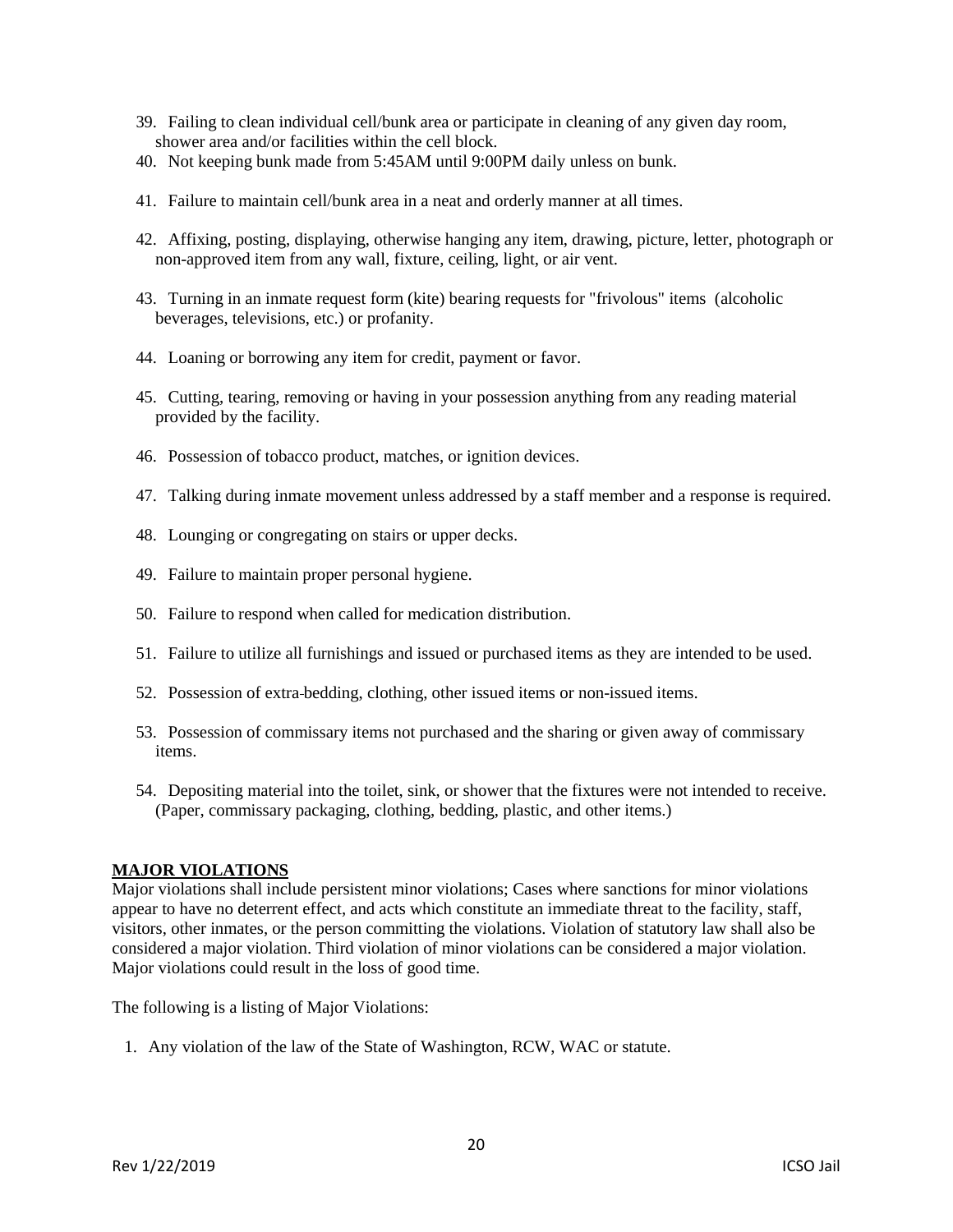- 2. Physical abuse towards either staff or inmates. The striking or hitting of any other person or the throwing of any object or substance at another person, or the spitting on, or at, another person or their clothing. *Inmates committing these actions may be subject to additional criminal charges.*
- 3. Rioting/engaging in behavior to incite a riot, disturbance or otherwise disrupt the order of the facility. *Inmates committing these actions may be subject to additional criminal charges.*
- 4. Demanding or receiving anything of value (from another inmate), in return for:
	- a. "Protection" from others.
	- b. "Protection" from threats of informing on an inmate.
	- c. "Sale" or "Trade" of any favor, privilege, or article.
- 5. Engaging in any sex acts with others.
- 6. Holding a person hostage. *Inmates committing these actions may be subject to additional criminal charges.*
- 7. Intentionally or recklessly causing flooding or setting a fire, or assisting in any such action, or failing to report the commission of such an act or the planning of such an act.
- 8. Tampering with any security, lights, alarms, ceiling tiles, safety, locking or emergency device. Blocking a door open. *Inmates found guilty of this infraction will be subjected to cost recovery of replacing or fixing indicated item.*
- 9. Possession, introduction or manufacture of any real or replica item listed below:
	- a. Any device capable of propelling any projectile by means of air, gas, explosive device, gravity or tension.
	- b. Any sharpened instrument.
	- c. Any substance, element, gas or vapor which has been contained or trapped in any vessel, package, vial or canister, capable of explosive, incendiary, or "teargas" type reaction.
	- d. Any tool, unlocking device (including keys, shim, jimmy, etc.) pick or electrical interrupter, which is used, intended to be used, designed to be used, or could be used, to unlock, disrupt, jam, interfere with, or otherwise create any malfunction or failure of any lock, security device, smoke alarm, smoke detector, fire alarm, fire water supply valve, cell or cell blocks door, viewing port, and communications device or inmate movement control device.
	- e. Any medication, except those provided by the staff.
	- f. Any intoxicant, alcoholic beverage, drug or inhalant which is being used or abused for the purposes of altering mental or physical conditions, except as otherwise provided herein.
	- g. Possession of any item of clothing belonging to any staff member.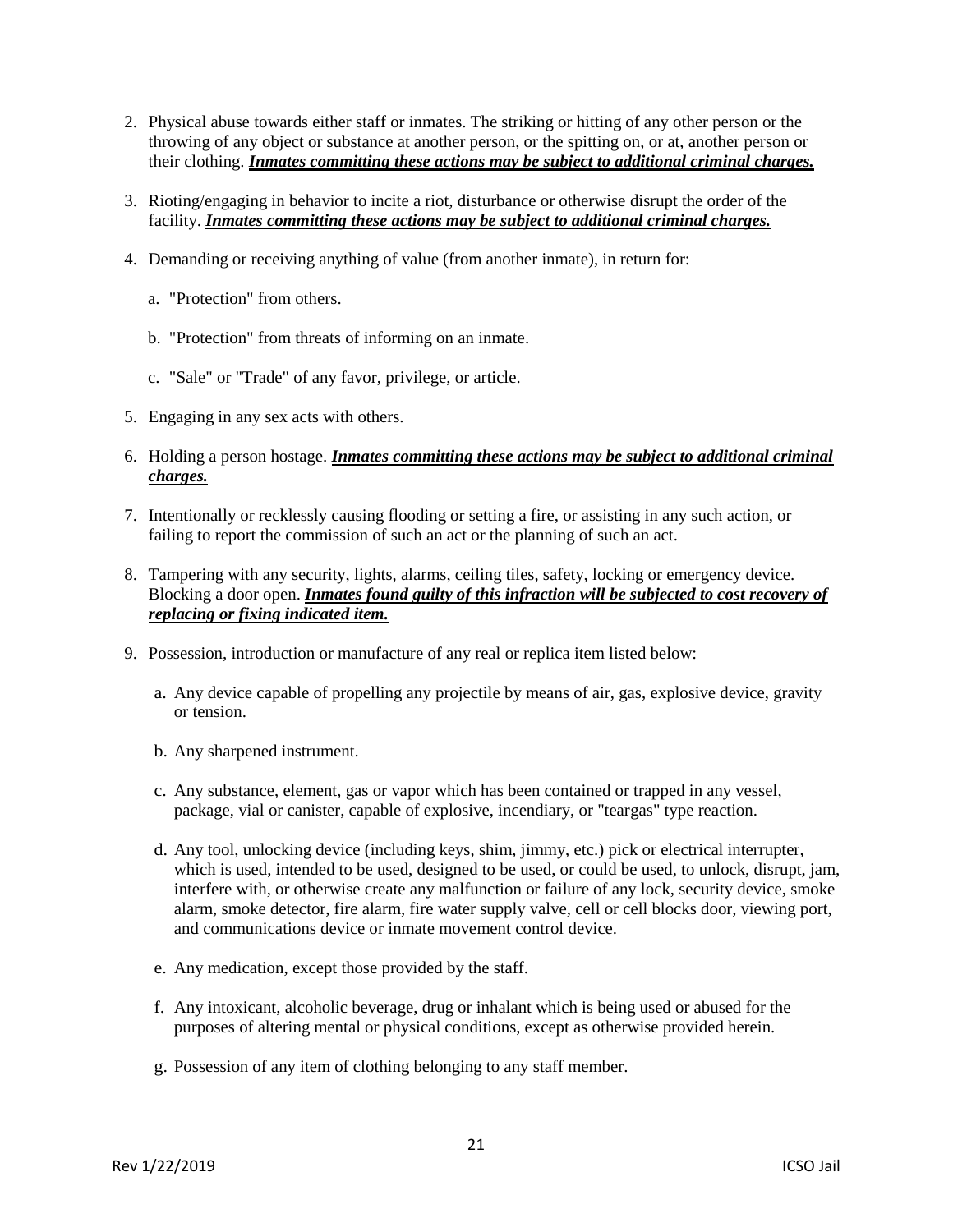- 10. Giving or offering any staff member a bribe or anything of value ln exchange for a service, favor, privilege or consideration.
- 11. Placing anything over, onto, or around any security device, window, viewing port, vent, light or speaker.
- 12. Claiming to be another person for any purpose.
- 13. Wearing of headband, wrist ban, or waistband fabricated from the issue items of clothing bedding or any material.
- 14. Tampering with ceiling tiles, sheetrock or concrete. *Inmates found guilty of this infraction will be subjected to cost recovery of replacing or fixing indicated item.*
- 15. Threatening another person with bodily harm or with any offense against his/her person or property.
- 16. Loaning of property for profit.
- 17. Possession of any contraband.
- 18. Encouraging other inmates to break Jail rules.
- 19. Deliberately closing the door of a room other than the room assigned.
- 20. Retaining, storing/stockpiling or otherwise "possessing" (not ingesting) medication.
- 21. Removing any cast, brace or other medical appliance without staff approval.
- 22. The refusal or failure to obey any order given by a member of the facility staff, pursuant to their authority. Such refusal or failure causing or tending to cause:
	- a. Any delay or interference in a court proceeding.
	- b. Delay of lockdown.
	- c. The diversion of facility staff and/or personnel.
- 23. Continuous and repeated yelling, shouting, or otherwise making noise for the purpose of disturbing the peace and order of the facility.
- 24. "Sale" of any item within the facility, by and between any inmate, staff, visitor, attorney, or criminal justice professional. The term sale includes, but is not limited to, barter, transfer, loan, lend, or a promise of future payment.
- 25. Fighting, wrestling or any other form of rough play with any person. The mere appearance of a fight is sufficient to create a violation of this section. The fact that one or more of the participants insist that the "fight" was play, a demonstration, or "fun" is not a defense. All forms of practice of any martial arts or sparing are prohibited.
- 26. Maliciously altering, damaging, or mutilating any clothing, linens or furnishings or material owned or provided by the facility. *Inmates found guilty of this infraction will be subjected to cost recovery of replacing or fixing indicated item.*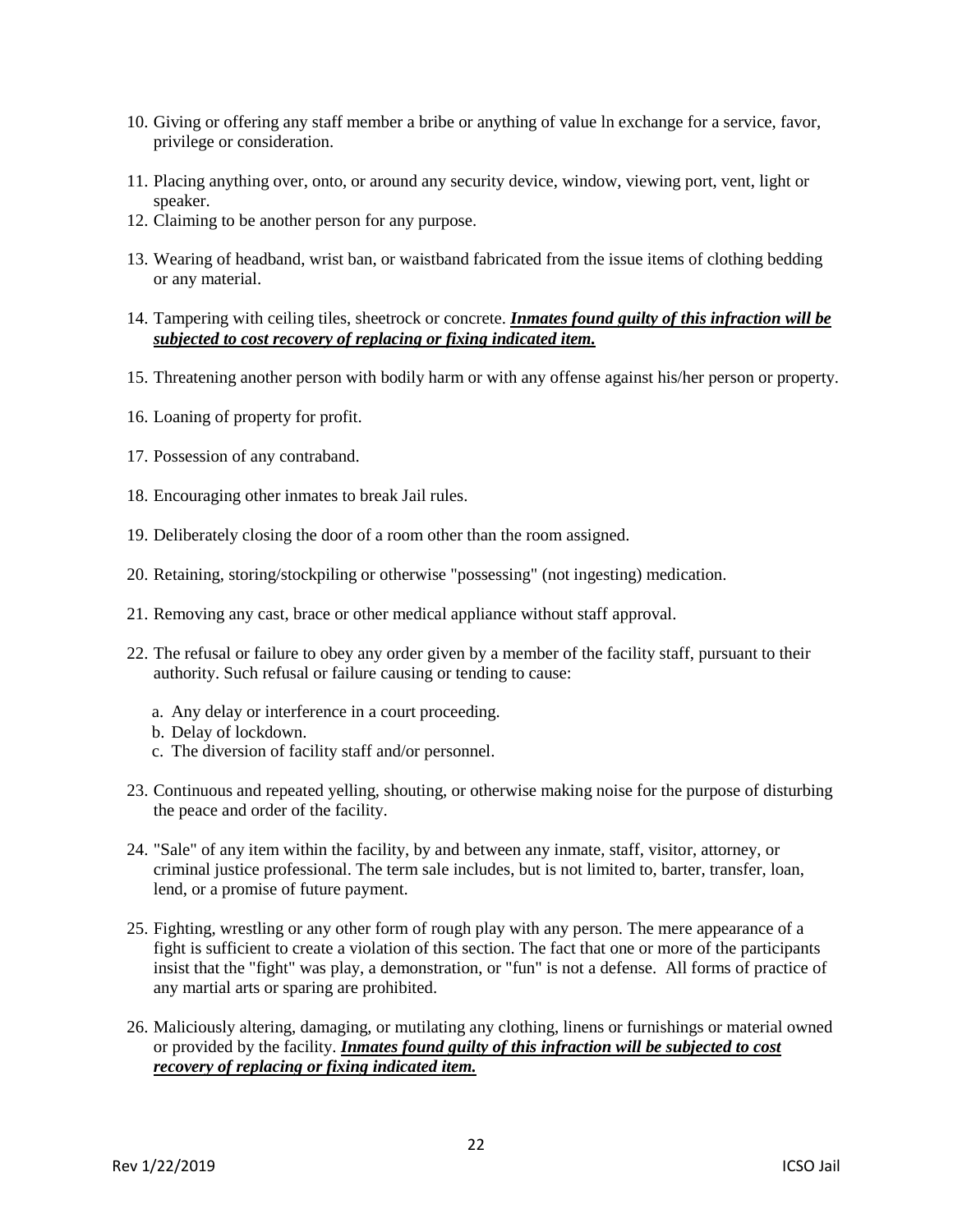- 27. Intentionally or recklessly causing or attempting to cause damage to or destruction of any county property or the property of another person. *Inmates found guilty of this infraction will be subjected to cost recovery of replacing or fixing indicated item.*
- 28. Ingesting injecting or inhaling any alcohol, drug, narcotic, or controlled substance, or tobacco substitutes except as provided herein, at any time and in any manner, without prior approval of staff medical personnel.
- 29. Attempting to commit, or aiding another person to commit any crime or violation of facility rules and regulation. Such action shall be considered the same as commissions of the offense itself.
- 30. Stealing (theft) or knowingly possessing stolen property.
- 31. Possessing or attempting to use, any device which is intended to assist in transferring items between cell blocks (commonly called a "fish line").
- 32. Using, possessing, or manufacturing any of the items normally associated with tattooing; or performing any act of tattooing; or permitting you to be tattooed.
- 33. Taking more than one (1) tray at meal service.
- 34. Providing false information to a staff member.

If a violation is determined to be Major, any or all available sanctions listed under Minor Violations will be immediately imposed, pending any further disciplinary procedures. All major violations will be reported in writing to a lieutenant. Reports will become a part of the inmate's record.

Any charges pending against an inmate shall be acted on as soon as possible and no later than five (5) days (excluding Saturdays, Sundays, and Holidays) after observation or discovery of the violation. "Acted upon" in this context means notifying the inmate of:

- 1. A decision to hold a disciplinary hearing to impose any sanction that requires a hearing.
- 2. A decision to impose any sanctions not requiring a hearing.

At least twenty-four hours prior to a hearing, the inmate shall receive a copy of the written incident Report. If the inmate is illiterate, the incident report shall be read to the inmate.

### **DISCIPLINARY HEARING BOARD (DHB)**

A supervisor or designees shall hear and decide all charges on major violation of facility rules and impose sanctions. Infractions where the inmate does not dispute that he/she committed the infraction a supervisor, acting as the DHB, may impose the appropriate sanctions without the need of a multi member DHB. A supervisor may appoint staff to perform the function of DHB. A staff member involved in a charge shall not participate as a member of the disciplinary board hearing that charge. This does not preclude a supervisor involved in any event from reviewing the DHB's decision. DHB proceedings will be recorded. Such record will be retained until a supervisor has reviewed the DHB's recommendations, has signed off on the recommendation, and the inmate is released from this correction facility.

### **INMATE'S DHB RIGHTS**

An inmate scheduled for a DHB shall be promptly, and in any case, not less than two (2) days prior to the hearing, advised of the following rights: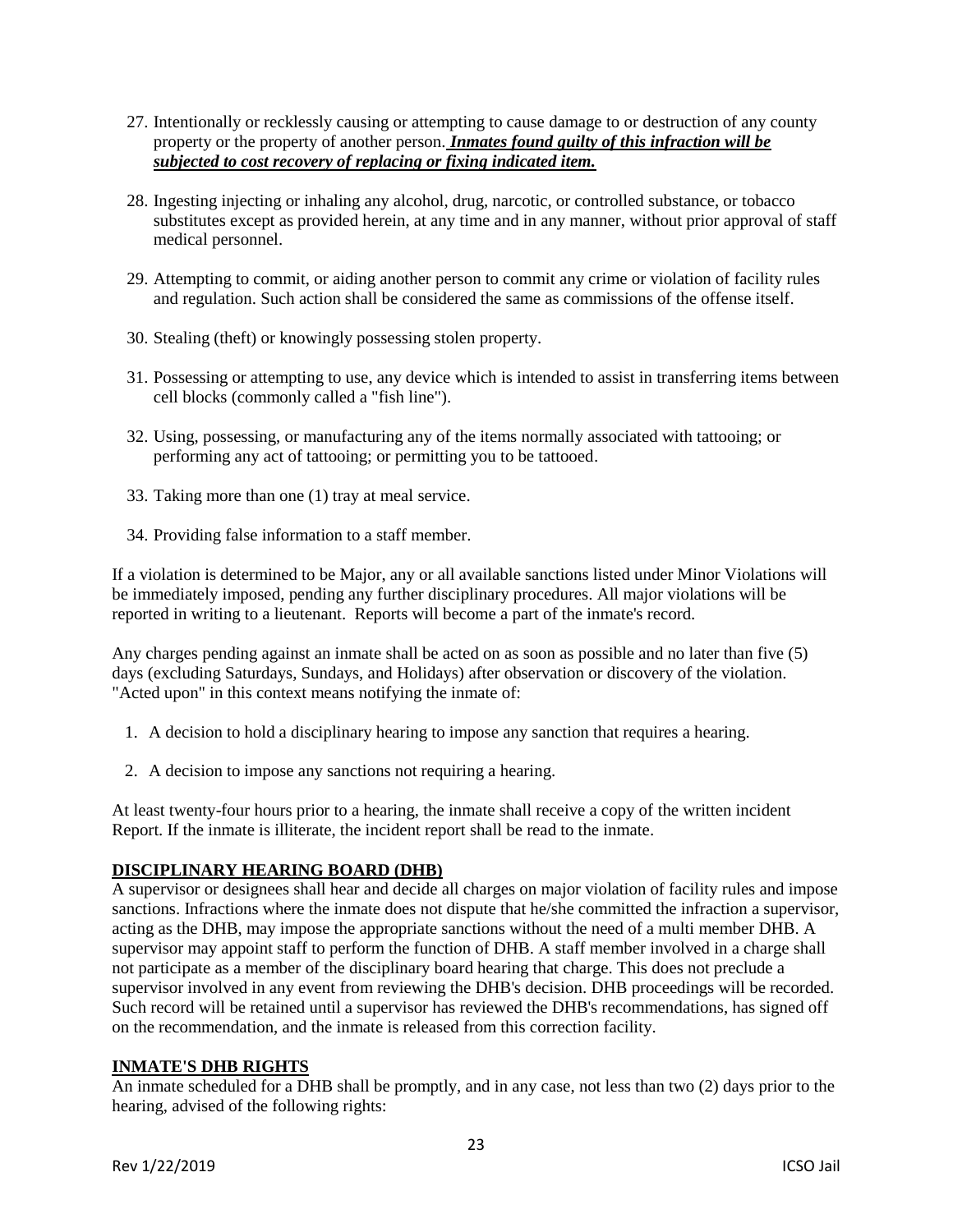- 1. The inmate shall have the right to be present at all stages of the hearing, except during the decisional deliberations.
- 2. The inmate shall be allowed to appear on his own behalf, to present witnesses, and to present documentary evidence unless the exercise of such rights would be hazardous to institutional safety, in which case the inmate shall be given a written statement of the reasons for such judgments and the inmate's record shall contain a statement with regard to such grounds.

2a. Victims and witnesses being released or who are unavailable to be called by the inmate for who the hearing is scheduled will be afforded an opportunity to provide a voluntary statement for the DHB's consideration. The inmate may also submit a statement of account of the events that led up to his/her DHB.

- 3. An inmate who is unable to represent himself at a DHB shall be informed of his right to be assisted by another person in understanding and participating in the proceedings.
- 4. The inmate shall be advised of the decision in a written notice giving the reasons for the disciplinary action, if any, and evidence relied upon.
- 5. The inmate shall be permitted to submit an appeal to the DHB's decision.

### **DHB CONCLUSION**

A finding of guilt shall be based on the preponderance of evidence before imposition of a sanction.

- 1. Non-punitive corrective action should be the first consideration in all DHB's findings.
- 2. When punitive measures are imposed, such measures shall be in accordance with the procedures manual guidelines appropriate to the severity of the violation, and based on any special considerations of the individual involved.
- 3. Acceptable forms of discipline shall include but, is not limited to the following:
	- a. Loss of privileges
	- b. Removal from work detail or other assignment
	- c. Forfeiture of "good time" credits.
	- d. Transfer to segregation status.

### **LIMITATIONS ON PUNISHMENT**

No inmate will be subjected to any form of physical or mental punishment.

Punishment for a Major Violation shall be governed by the following:

- 1. No inmate or group of inmates shall be given authority to administer punishment to any other inmate or group of inmates.
- 2. Deprivation of regular feeding, clothing, bed, bedding, or normal hygienic implements and facilities shall not be used as a disciplinary sanction. The following exceptions apply:
- a. Bedding may be removed during awake hours (5:30AM-9:00PM) if offenses have been bed or bedding related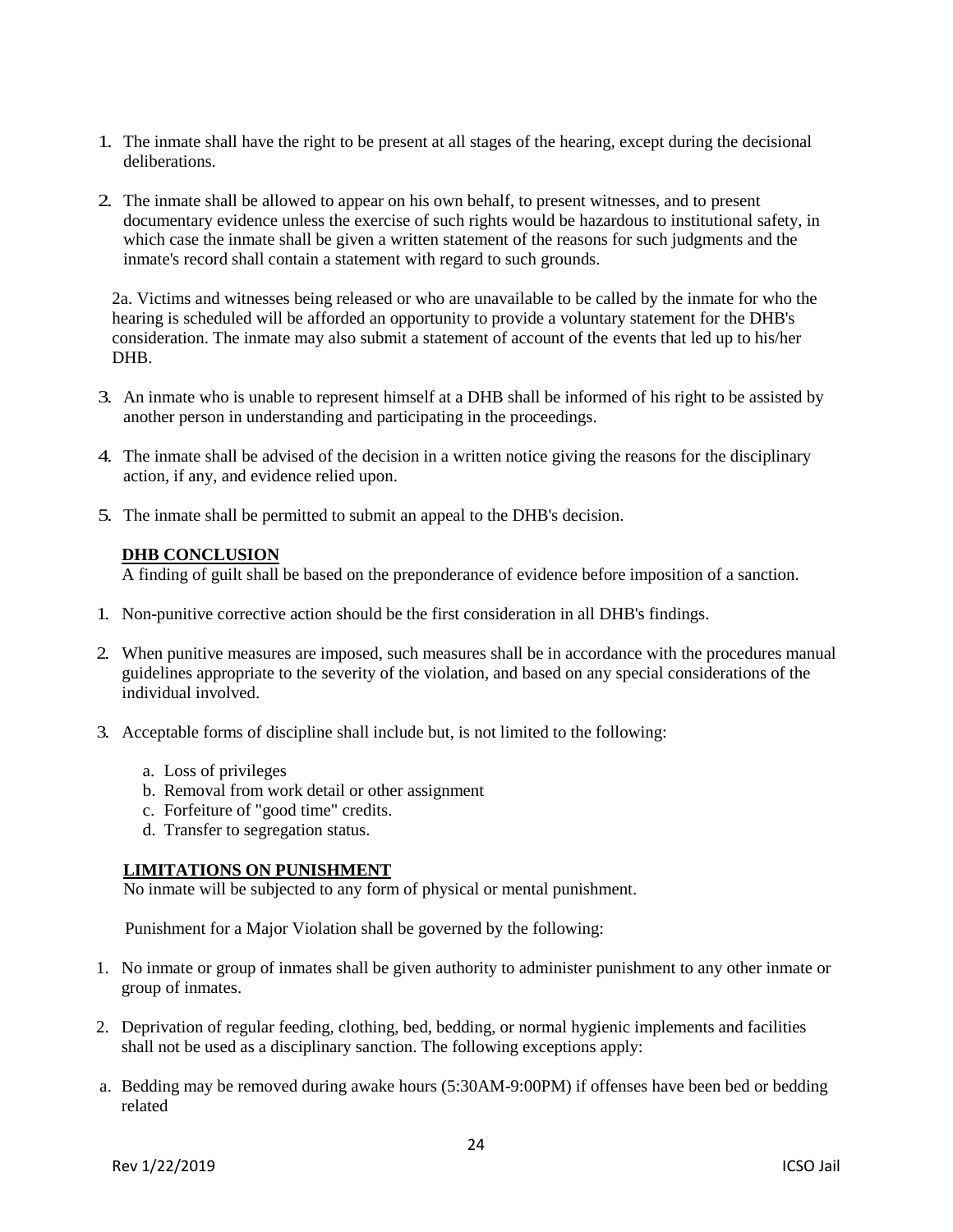- b. A smock may be substituted for clothing violations
- 3. Correspondence privileges shall not be denied or restricted, except in cases where the inmate has violated correspondence regulations. In no case shall the correspondence privilege with any member of the bar, holder of public office, the courts or the Department of Corrections be suspended. In this context, "correspondence" means letters or letter writing not books, magazines, etc.
- 4. Visitation privileges should not be denied or restricted as a sanction for infractions of rules of the facility unrelated to visitation. Attorney client visits will not be restricted. Any sanctioned restrictions to visitation will be reviewed by the Jail Administrator.
- 5. No inmate shall be held in disciplinary segregation for more than ten days unless reviewed by a lieutenant for any one violation and no more than thirty days for all violations arising out of one incident. The Jail Administrator must approve continuous confinement for over thirty days.
- 6. Corporal punishment and physical restraint e.g., handcuffs, leather restraints, or restraint chair shall not be used as sanctions.

# **DHB APPEAL**

Upon receipt of an appeal of a DHB's action by an inmate, any supervisor, who did not review the DHB's original recommendation and approve same, may answer an appeal. The facility administrator shall review the documentary reports and uphold, amend or suspend the action, as deemed appropriate. Any action taken shall be properly documented.

The above provisions do not preclude imposition of Administrative Segregation or other appropriate limitations of freedom of the inmate involved prior to a disciplinary proceeding. Such restriction shall be in accordance with the Jail procedures. Any such restriction shall be based on facility security, deputy or inmate safety, and such action shall be noted in the inmate's record.

### **LOCK DOWN STATUS FOR DISCIPLINE**

The inmate will not partake of any extra activities; this includes but is not limited to, AA, NA, religious study, movies and recreation.

If an Inmate is in lockdown status during religious services and the person conducting services has time and, it does not unreasonably interfere with any other facility activities, the inmate may be allowed to have a separate meeting with the volunteer.

Phone calls will be limited to non-sentenced inmates and then only attorney calls, no more than 2 per business day (Monday - Friday excluding Holidays) and no more than 10 minutes per call.

A Deputy will be authorized to lockdown any Inmate for 24 hours per incident. Each incident and discipline report may constitute a separate incident. If multiple violations occur during an incident the Deputy will contact a supervisor and recommend a longer lockdown period.

An inmate locked down for more than 48 hours, will be allowed to shower once every other day.

An inmate locked down more than 48 hours will be given an opportunity to clean their cell.

If an inmate comes out of lockdown status the day their block is due for the book cart, a deputy may give the inmate an opportunity to view the cart.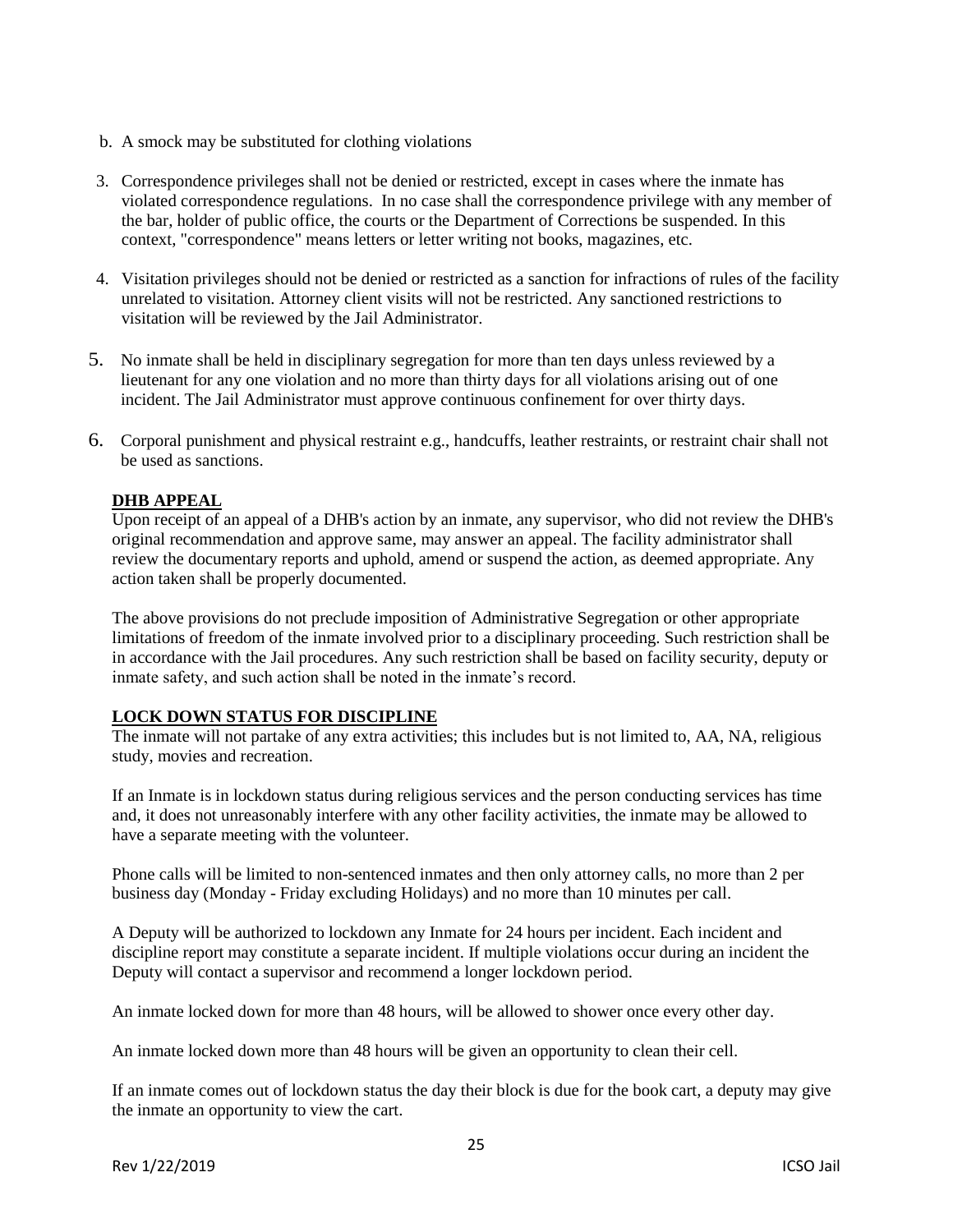If there is a major violation that interferes with the safety of the facility the deputy may authorize a longer lockdown until a supervisor can be contacted.

No inmate will be in lockdown status more than 24 hours straight without authorization by a Supervisor. If multiple incidents require longer separation from other inmates, a disciplinary board will be scheduled to consider stronger sanctions. There will be no lock down of inmates over 96 hours until a board so directs.

#### **MAXIMUM CUSTODY PROCEDURES**

When an inmate is placed on a Maximum Custody status:

- 1. He/she will be locked down in an individual cell.
- 2. Except for personal hygiene items (including cup and towel), one religious book, writing utensil and correspondence material as covered in item #4 below, all personal belongings will be removed from the inmate's living area. The items removed will be placed in a paper bag and placed in the inmate's personal property box.
- 3. The inmate shall be provided an opportunity to shower every other day but, is required to shower at least once every two days unless a medical condition prevents it. Showers will be taken in the booking area shower room.
- 4. Mail/correspondence privileges shall not be denied or restricted, except in cases where the inmate has violated the rules or regulations governing correspondence. In this context, this means letters or letter writing material, not "junk mail", magazines, books, etc. Legal mail will not be denied.
- 5. Telephone calls will be limited to two ten minute telephone calls per calendar week, Sunday through Saturday. In addition, inmates who are in pre-trial confinement status will be allowed 10 minutes per day for attorney phone calls. Calls will be made from the telephone at the booking station. Two attempts per day or a total of 14 attempts per week will be allowed for the inmate to actually complete the two phone calls.
- 6. Except as may be necessary to purchase hygiene and correspondence items, commissary privileges are suspended.
- 7. General visiting is limited to one twenty-minute visit, a week. As is normal policy, there will be no visitation on county holidays.
- 8. Attorney and clergy visits will be permitted, as is the case with all inmates.
- 9. The inmate will be allowed to attend religious services. In this context, "religious services" means church services provided on Sunday or any other day of the week. Attendance will be separate from general population and dependent upon the inmate's behavior and availability of clergy. They will not participate in other programs (i.e. AA, religious study).
- 10. All movement outside of a secure location will be conducted with a minimum of two staff. The inmate will be restrained through the cuff port and will be escorted under the physical control of staff. Mechanical restraints will not be removed until the inmate is placed back into a secure location such as a cell, holding tank or recreation area.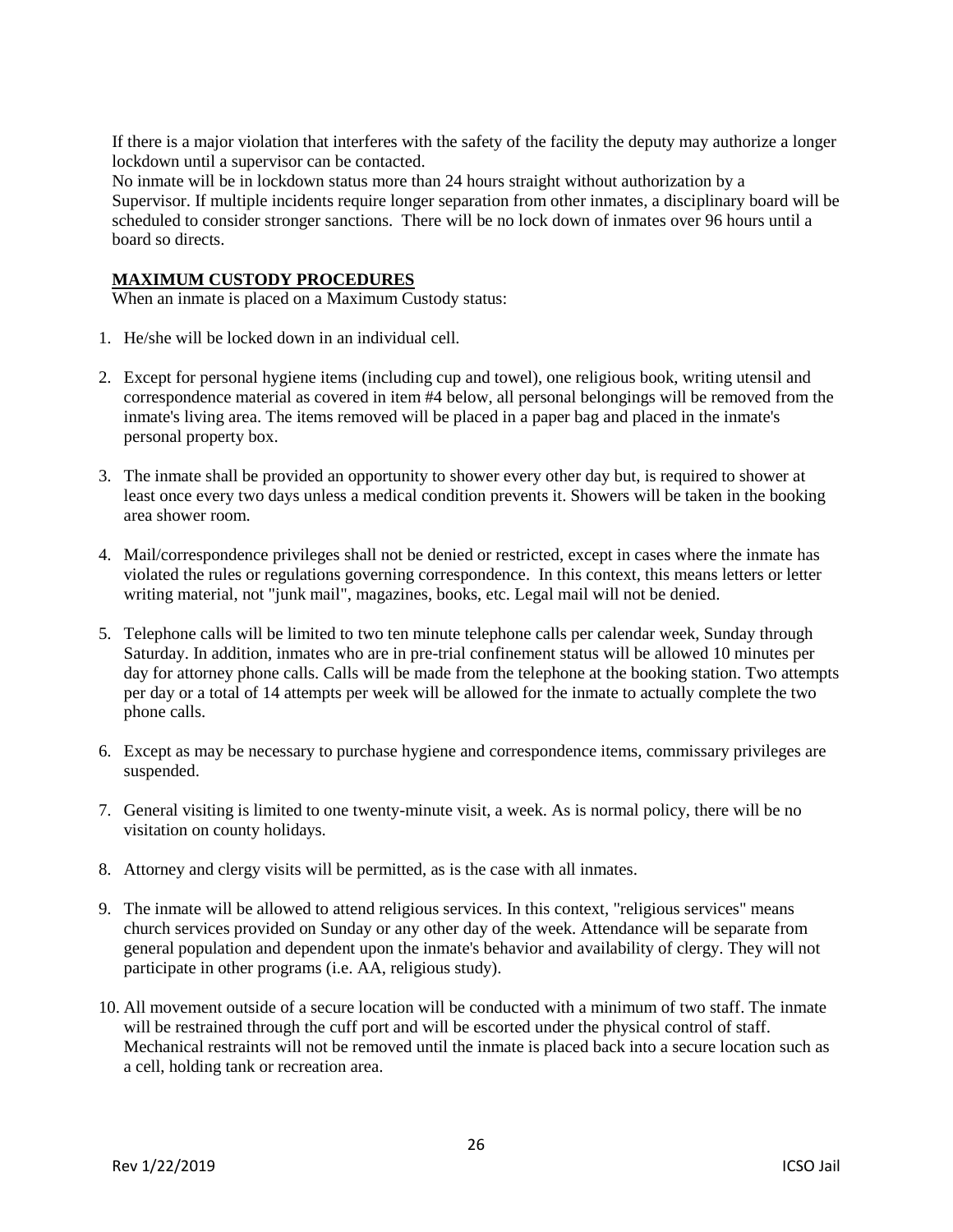# **INMATE GRIEVANCE**

Inmates shall be allowed to file a grievance, without fear of reprisal, whenever the inmate believes they have been subjected to abuse, harassment, abridgment of civil right, or denied privileges enjoyed by other inmates that are specified in the Inmate Handbook. Grievances shall be limited to incidents that occur while the inmate is in the custody of this facility. Inmates are permitted to have 3 active grievances at any one time. If an inmate chooses to file an additional grievance beyond the allotted 3, then they will be required to withdraw a previous filed grievance.

# **RIGHT TO FILE**

The inmate shall specify the details of the incident, and place it in a sealed, unstamped envelope addressed to a supervisor. The inmate may present the sealed envelope to the Deputy during the routine cell checks. The Deputy shall deliver the grievance to a supervisor promptly and without interference. In the event a supervisor cannot address the grievance, it will be forwarded to the Jail Administrator. If the inmate is not satisfied that the matter has been resolved satisfactorily, he/she may submit an appeal.

# **REVIEW**

Upon receipt of a grievance, a supervisor shall review the grievance to determine if it constitutes:

- 1. A proscribed act of a staff member.
- 2. A violation of civil rights.
- 3. A criminal act.
- 4. An abridgment of a privilege by other inmates as specified in the Inmate Handbook.

A grievance will be based on an injustice, injury, or wrong that gives ground for a complaint. The basis for a grievance is not based on your personal preference or the desire to be treated differently from other inmates. Personal preference complaints do not meet the threshold of a grievance and will not warrant a response, but merely filed in your inmate folder.

### **INVESTIGATION**

If the grievance constitutes a proscribed act by a Corrections Deputy, a violation of civil rights, or a criminal act, a supervisor may request an investigation. If the grievance constitutes an abridgment of a privilege specified in the Inmate Handbook, a supervisor may appoint an impartial staff member to investigate the grievance and make a report of the findings and recommendations.

### **RESPONSE**

A written response to the inmate will be provided within five working days of the findings and action to be taken, if any, to resolve the grievance. If the grievance appears complicated, requires clarification, or is best responded to with conversation, a supervisor will discuss the grievance with the inmate. After discussing a grievance, the supervisor will annotate the date/time on the grievance form, the agreed upon solution, and file the grievance. If additional time is required to investigate and to solve the grievance, the inmate shall be notified.

### **APPEAL**

If the inmate is not satisfied with the disposition of the grievance by the supervisor, they may submit a written appeal. The Shift Lieutenant shall review, investigate, and respond to the grievance appeal. An appeal to the Jail Administrator stating their objection to the internal disposition of the grievance may be initiated.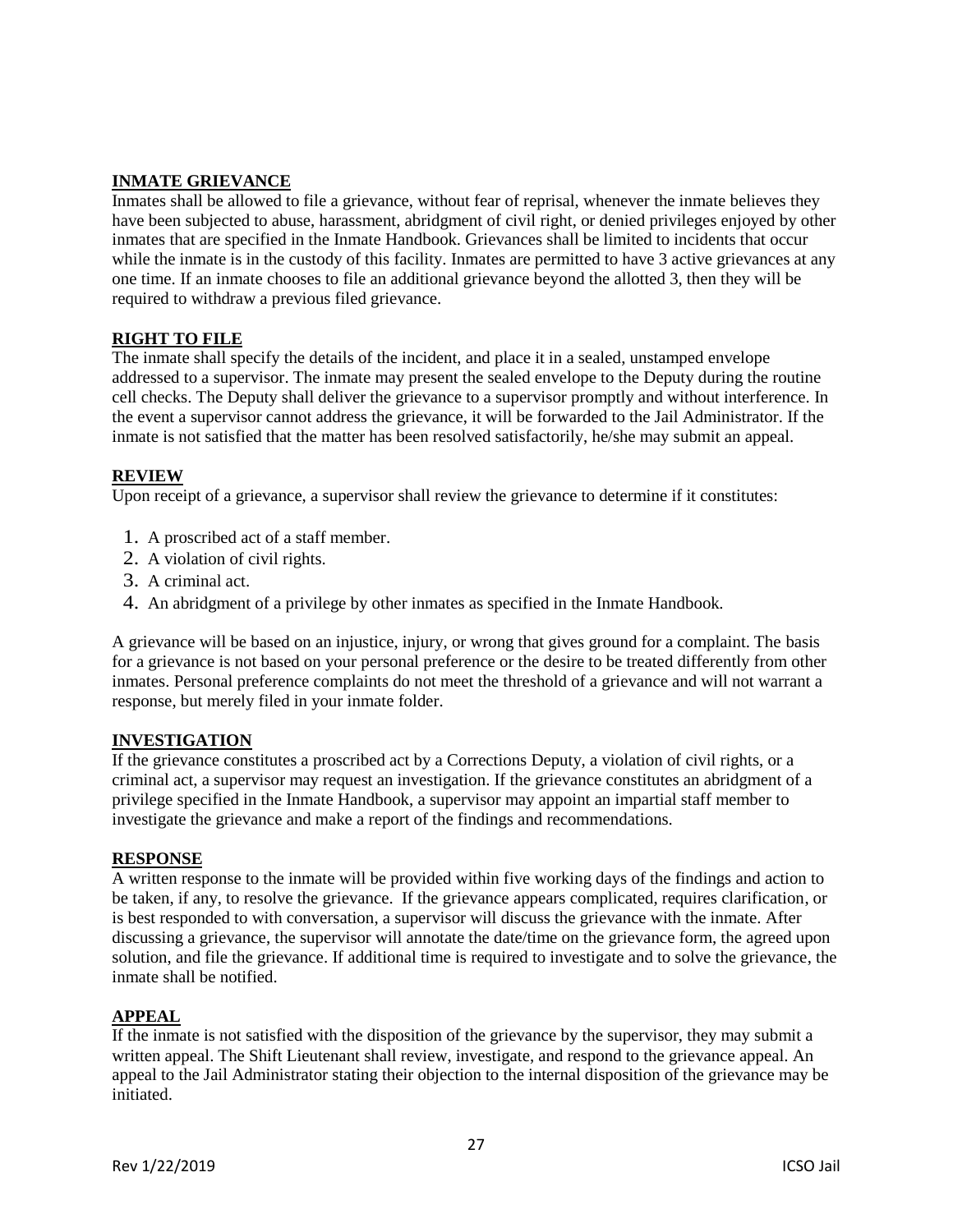# **ADMINISTRATIVE SEGREGATION**

Administrative Segregation is a tool used when the presence of an inmate in a particular cell block or exposure to other inmates pose a threat of/or injury to himself or others, damage to property, security and/or orderly operation of the facility.

The deputy responsible for placing the inmate into Administrative Segregation shall forward their report to a supervisor for review. A supervisor shall provide a copy of the report to the inmate, file the deputy's report in to the inmates' file and notify the facility administrator.

Inmates are permitted to appeal within 72 hours (exclusive of weekends and holidays) the decision of placement in Administrative Segregation to the supervisor responsible for the classification. A hearing with that supervisor may be conducted whenever an inmate appeals placement in Administrative Segregation. The inmate shall be afforded the same rights as those required for Disciplinary Hearing Board (DHB).

The initial period of Administrative Segregation should not exceed 15 days without having their case reviewed by a supervisor nor exceed every 15 days thereafter without a review. Inmates shall be held in Administrative Segregation no longer than approved by a Disciplinary Hearing Board. Inmates shall remain in Administrative Segregation only as long as the reason(s) for their placement remain(s) valid and is documented.

After an inmate completes an initial 15 days segregation a supervisor shall reviewed the inmate's behavior/performance and make a recommendation. A supervisor's recommendation for continued segregation shall be reviewed by the Administrator. A hearing with the supervisor may be conducted whenever an inmate appeals placement in continued Administrative Segregation. The inmate shall be afforded the same rights as those required for Disciplinary Hearing Board.

Inmates placed in Administrative Segregation status may also be placed on Maximum Custody status based on behavior and exigent circumstances. If placed into Maximum Custody, the action will be documented then forwarded to a supervisor. The inmates may be housed for the convenience of the staff, needs of the facility, or the direction of a supervisor.

# **GOOD TIME CREDIT**

(Earned early release time) (RCW 9.92.151 good behavior) Good time is defined as a credit awarded an inmate for good conduct during a specified period of confinement. Specified period of confinement is defined as a sentence of thirty days or more to be served in this facility.

One (1) day of good time may be awarded for every 3 days of sentenced time that is supported by good behavior. Good Time is never awarded in advance for the purpose of reducing the sentence imposed by the court. However, it can be used for the purpose of calculating projected release dates.

Inmates on a disciplinary status, Maximum Custody, or Administrative Segregation Status will not toll credit towards good time.

# **EXTRA GOOD TIME**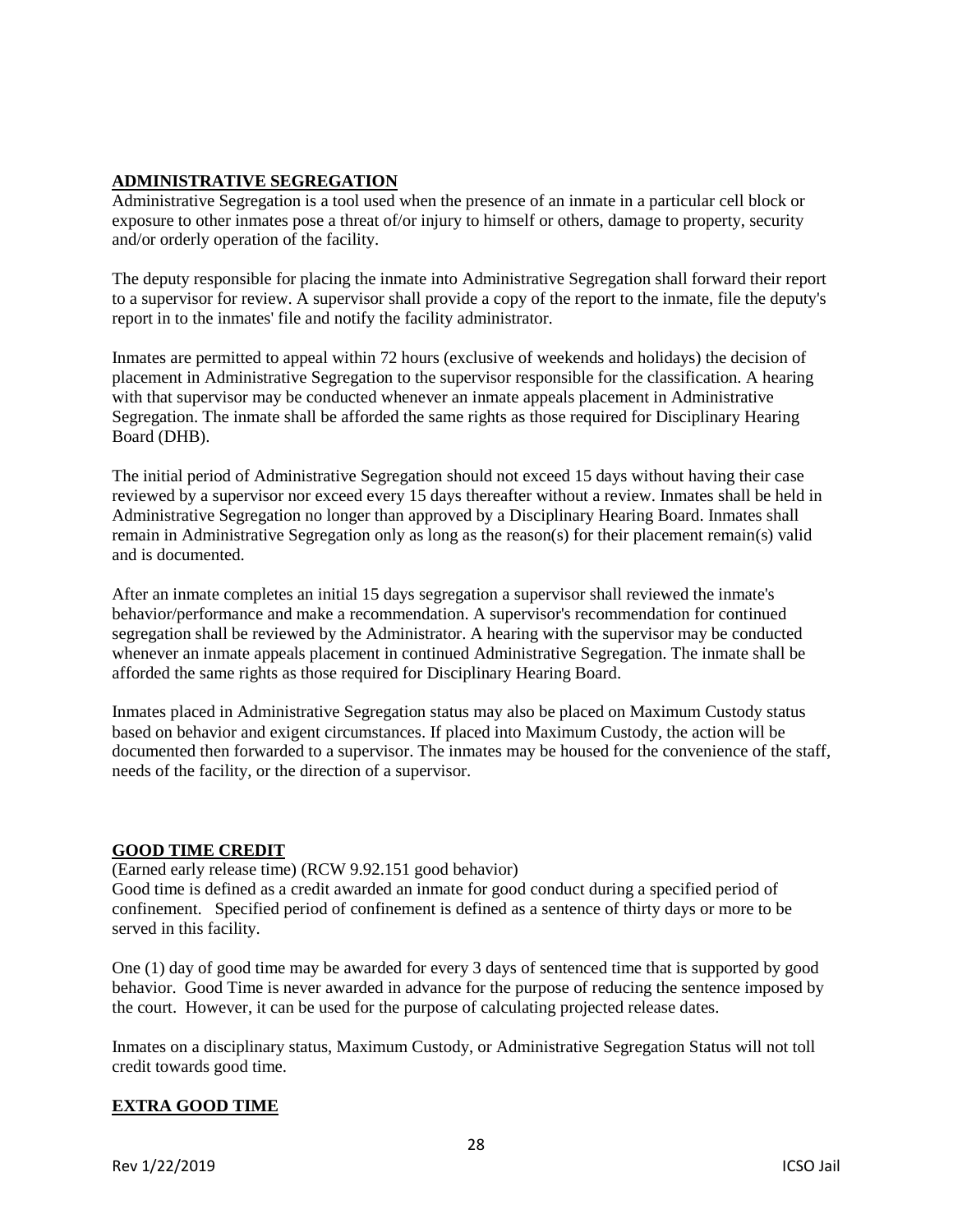(RCW 9.92.151 good performance) is defined as a credit awarded an inmate for extra effort put forth during the period of confinement and is in addition to normal Good Time. Extra good time **may** be awarded for Inmate Worker assignments, work details performed by an inmate inside or outside the facility, or the participation and successful completion of some designated classes or programs.

GOOD BEHAVIOR Is defined as conduct on the part of the inmate that precludes the violation of either a minor or major regulation/rule during the period of confinement.

The facility administrator shall have the final determination as to whether or not good time is to be awarded.

# **GOOD TIME EXCEPTIONS**

Good Time for sentenced federal inmates shall be computed by the Unites States Bureau of Prisons.

Time served in this facility prior to actual sentencing will earn Good Time Credits when credit for time served is ordered by the Court. The total sentence (including prior time served) must be no less than 30 days to earn any earned release time (Good Time Credit). Good Time will not be awarded for sentences specifying weekend confinement or split sentence service (when an individual leaves the facility and returns at a later time to complete the sentence; for commitments in lieu of fines; when sentences of 30 days or more are interrupted by court order (i.e. furlough, treatment programs, etc.)). In cases where the sentence is interrupted, Good Time will ONLY be awarded for time served FOLLOWING the interruption, provided it is 30 days or more.

"Interruption", in this context, does not include inmates starting Electronic Supervision, after having served the "specified period of confinement". Such Inmates will earn good time credits for that period of confinement, supported by good behavior, served prior to starting EHD. Good Time will not be earned while serving EHD time.

Good Time will not be awarded to inmates who leave the facility for scheduled visits to local professionals on a weekly, biweekly or monthly basis. Any violation of facility rules or regulations leading to disciplinary action, other than a verbal or written warning, will result in Good Time credit not being awarded. No Good Time will be taken away unless or until a hearing has been held and, such a decision is rendered as a result of that hearing.

Department of Corrections (DOC) and Jail Time Credit under Washington statutes run consecutively therefore an inmate will not be credited twice for the same time period when serving jail time on causes that run consecutive to one another. An example is a DOC sanction and a sentence for local charges.

### **GOOD TIME CREDIT (VIOLATIONS)**

Previously earned Good Time credits may be taken only if the violation was heard before a Disciplinary Board and loss of that Good Time was a sanction imposed by that board.

### **GOOD TIME ALOTTMENT**

While early release credits must be earned, rather than credited automatically or in advance, they will be equally allocated and not arbitrarily deprived. In no case may aggregate Good Time credit exceed one third of the total imposed sentence.

Notwithstanding, an offender sentenced to a felony crime listed in RCW 9.94A.540 as subject to a mandatory minimum sentence of total confinement shall not be released from total confinement before the completion of the listed mandatory minimum sentence for that felony crime of conviction.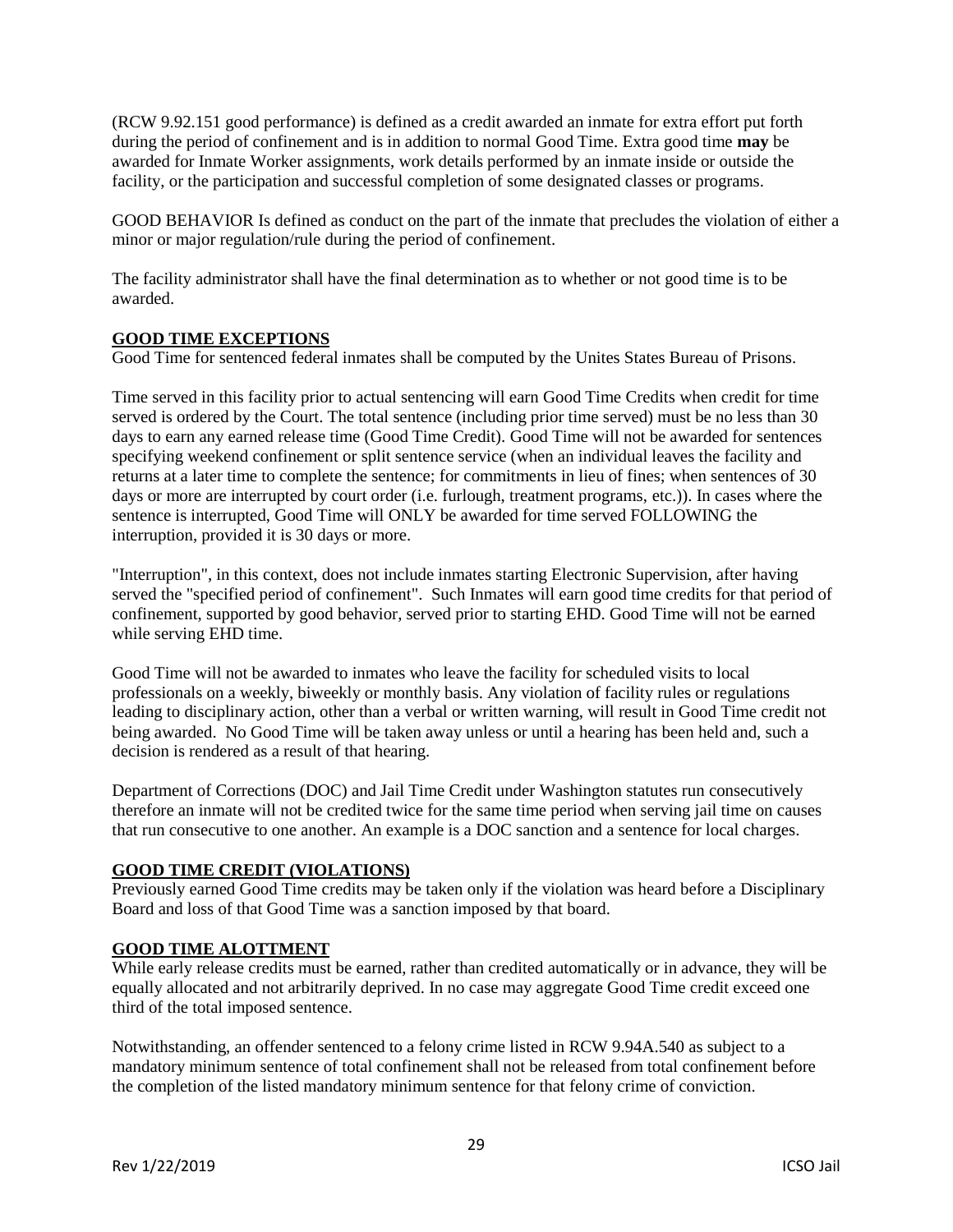# **CLASSIFICATION**

Classification is the process by which inmates are systematically evaluated and subdivided into categories for placement into appropriate housing and/or programs. An inmate will not be placed into general population prior to being formally classified.

Re-Classification is any change in an inmate's classification after re-evaluation by the Classification Officer.

Right to Appeal:

All inmates shall be promptly informed of any classification or re-classification decision and of their right, if dissatisfied, to a review of the decision by the Facility Administrator upon making a written request. The Facility Administrator, or a designated staff member, supervisory to the Classification Officer shall review such request, within 72 hours of its receipt by staff. The inmate shall receive a written decision of the review of such assignment, including reasons.

This Island County Jail has policies that address the housing, supervision and management of lesbian, gay, bi-sexual, transgender, intersexed and questioning (LGBTIQ) inmates.

# **CREDIT FOR TIME SERVED**

Time in custody, transit, or served in this facility prior to actual sentencing is considered as "Credit for Time Served" when directed by the court.

# **PRISON RAPE ELIMINATION ACT (PREA)**

This facility has a zero tolerance policy of sexual harassment, sexual misconduct, and the assault or rape of inmates by an individual or group. This policy includes, but is not limited to, other offenders, volunteers, contractors, staff or other agency personnel.

# **REPORTING PREA ALLEGATIONS**

Inmates, their families, or their associates may report allegations of sexual harassment, misconduct, assault, and/or rape. The report may be made verbally or in writing to any volunteer, contractor, Sheriff's Office employee, or other law enforcement member. Inmates alleging victimization of a sexual manner will receive the same level of law enforcement service, treatment, and care as non-inmates. Inmates may leave a message on the PREA reporting hotline by dialing 5000 on any of the inmate phones.

### **INMATE PRIVACY**

Island County policy: Staff members shall not be placed in positions of responsibility for the supervision and welfare of inmates of the opposite sex in circumstances that can be described as an invasion of privacy or that may be degrading or humiliating to the inmates. Staff used as program resource personnel with inmates should be of the same sex as the inmates when reasonably available. However, at least one staff member of the same sex as the inmates should be on-duty and available to the inmates during all such activities.

To the extent reasonably practicable, inmate bathrooms will contain modesty screens that preserve privacy without creating areas that cannot be properly supervised.

### **FALSE PREA REPORTING**

All allegations are taken seriously and will be reviewed. Inmates that intentionally make false allegations may be subjected to disciplinary action and criminal prosecution.